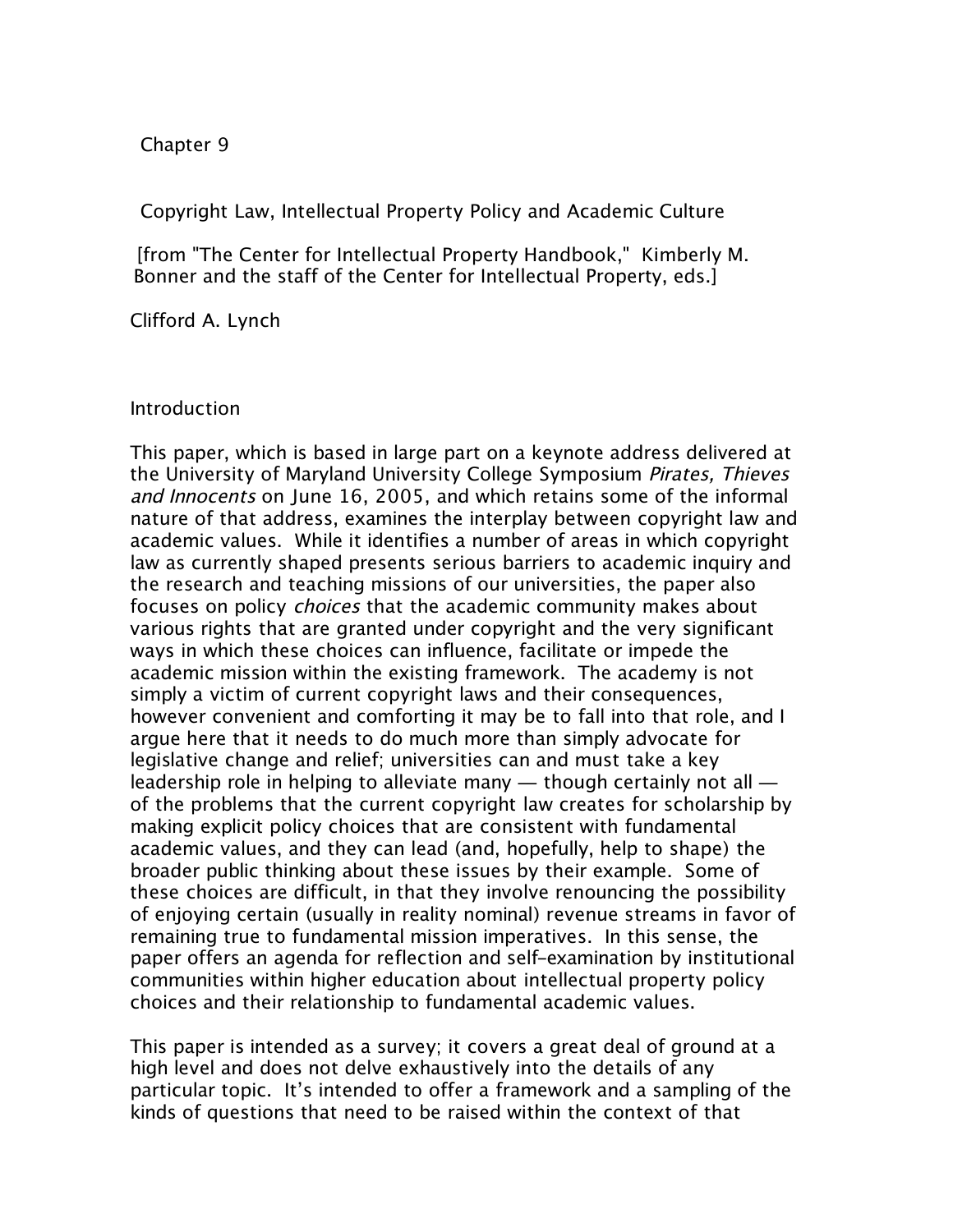framework. I hope that it will be useful as a starting point for community discussions in a variety of settings.

Finally, I need to include here the disclaimer that I am not an attorney, and nothing here is intended as legal advice.

The Practice of Scholarship: Building Upon Evidence and the Prior Scholarly Record

The most fundamental part of research, teaching, and scholarly discourse is the ability to *build upon* both evidence and prior scholarship. This word, "build," is very important. It's chosen to underscore the need not just for access to evidence and prior scholarship, but the ability to effectively integrate and re-integrate these materials into the ongoing fabric of scholarly discourse. Access to these materials is certainly a necessary prerequisite to the scholarly enterprise, but it is not sufficient. It's important to differentiate the twin problems of building upon prior scholarship and building upon evidence broadly in scholarly inquiry and discourse; while copyright law is a common denominator, the functional frameworks for the control and use of these two classes of material are quite different.

The scholarly process of building-upon goes beyond access; it's about the ability to quote; it's about the ability to analyze, to paraphrase, to talk about, to critique, to point other people to things, to cite sources and make attributions (which is a very important and much overlooked capability); to say, "if you look at this document that I give you a reference to then ten years later you can find it and have some confidence that you are looking at the same document that I discussed in my work" (that is, to have an expectation of effective and responsible stewardship of the scholarly and broader cultural record). All of those things are fairly fundamental traditional parts of scholarly and academic practice and culture. Let me suggest, though, that the idea of building upon is getting much richer in the new digital world. Consider all of the activities I've just described, not just in the traditional context of texts, but in the context of movies, software, images, and interactive web sites.

Recently, Professor Larry Lessig of Stanford University has been giving a wonderful talk on "remix culture," as he calls it  $-$  the idea of reusing, repurposing both scholarly and (perhaps, in his view most importantly) popular culture materials in order to construct new arguments, new creative or scholarly works; his examples draw strongly on the practices that are familiar and compelling to the current generation of students,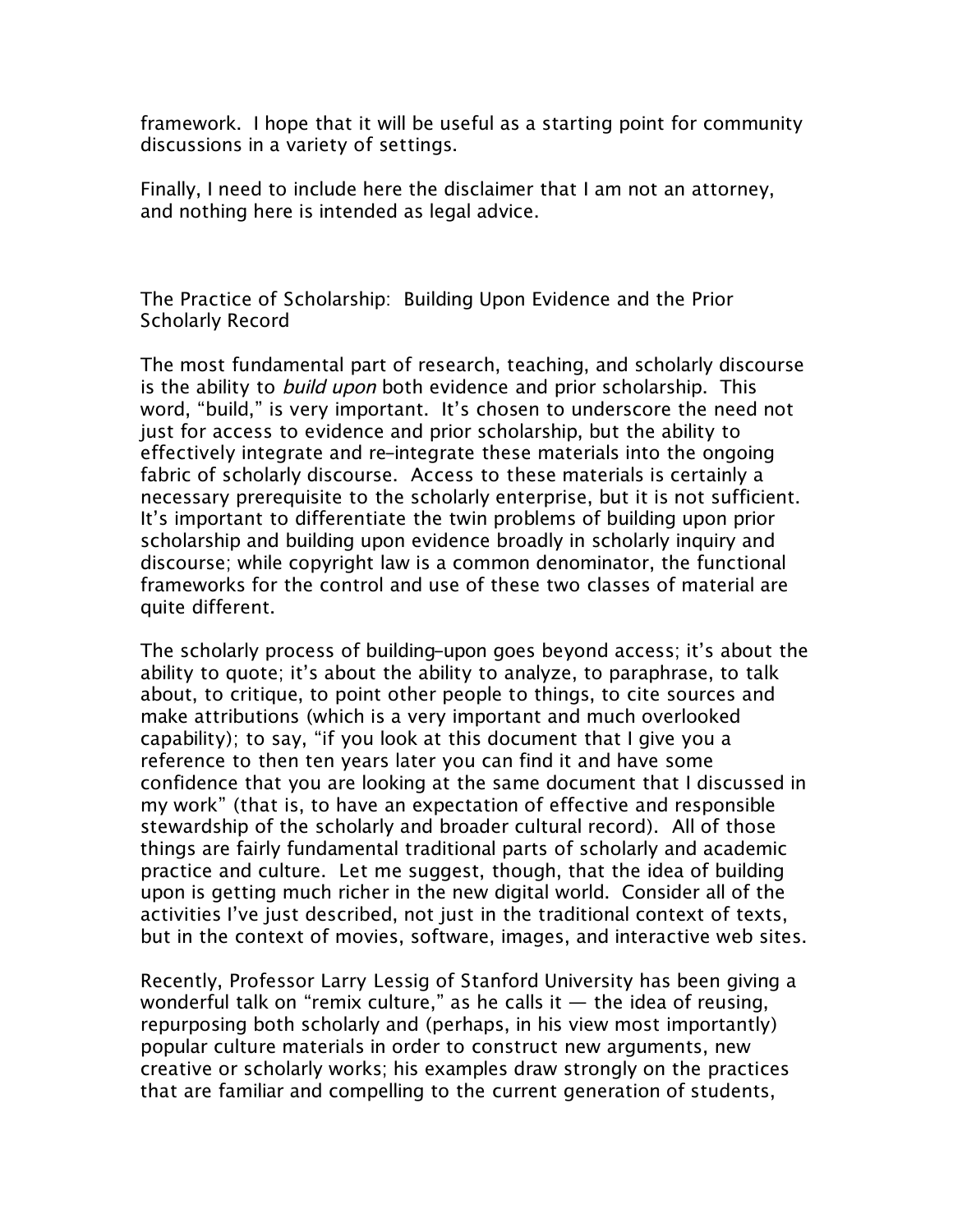and on multimedia content that underpins these practices. Clearly, video, music, and imagery completely redefine our ideas about quotation, reuse and building-upon.

There's another issue, much less discussed, which I think is going to become crucial in the next decade in terms of building-upon. And that's the notion that literature, corpora of literature, corpora of evidence, aren't just things that are engaged by, read by, humans. They are resources that we *compute* on. They are resources that people want to manipulate through algorithms and computational agents. Part of this is the growing emphasis on the rapidly developing technologies of "data mining" and "text mining." These technologies are being applied to all kinds of textual databases very aggressively, fueled by heavy government investment, both in the United States and elsewhere. And the idea of text mining something like the biomedical literature, trying to extract leads and hypotheses that point the way towards planning new scientific investigations is actually becoming quite commonplace. The biomedical literature is a particularly rich source because of the amount of work that has been done on terminology, ontologies, and other kinds of knowledge superstructure; the fact that many papers have a sort of a standard template to them that facilitates algorithmic analysis; and because often the same thing is referred to in different ways in different sectors of the literature. The literature of biomedicine is vast, sprawling, and rapidly growing, yet results in one sub-specialty represented in this literature may have significance for another, quite distinct, sub-specialty — if only the connection can be made.

The computational analysis of massive corpora within the scholarly record (and indeed, in the broader body of evidence) will, I think, become very crucial to scholarship and research in the next few years. It is worth noting that a number of significant projects are already underway, as I indicated, both in the United States and abroad, and these projects are starting to explore these kinds of activities in serious ways. The life sciences, and also intelligence analysis, and public relations and business competitive intelligence in the commercial sphere, are leading the way. It seems likely that other scientific fields, particularly emerging, interdisciplinary ones like nanotechnology, will also be fruitful, but one can easily imagine these techniques extending rapidly into the social sciences and humanities as appropriate corpora of material become available to support computational analysis; the Perseus project, at Tufts University, is already beginning to explore applications in the humanities, for example.

We need to enable and protect the ability to build-upon, in this very broad sense, for both the scholarly record and for the broader cultural record, if teaching, learning and research are to continue to flourish.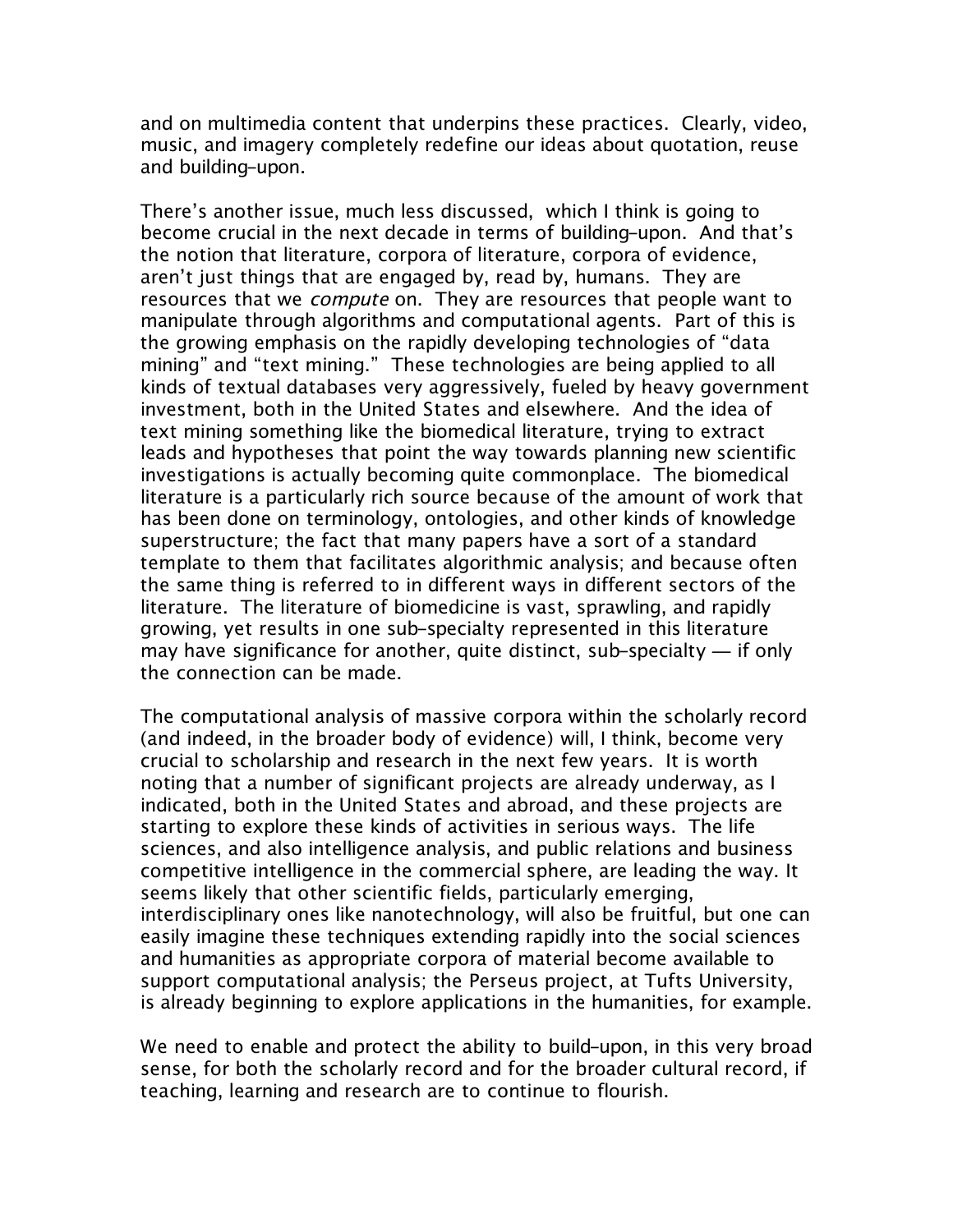The essence of scholarly work is building upon the scholarship that has come before: extending it, elucidating it, and critiquing it in an explicit fashion. This is so fundamental that failure to do so properly is recognized in the inherently academic crime of plagiarism, which is related to copyright infringement but goes far beyond the strictly legal questions of infringement to a deeper academic cultural value. With regard to building upon the scholarly record, let me simply state at this point that, to a first approximation, the academy controls the scholarly record: it creates it, it represents the primary market for this record, and despite concerns about the current behaviors of scholarly publishers, at a very fundamental and long-term level, the rules surrounding the disposition and use of the scholarly record can, must, and will be under the control of the academy — though it must exercise the will to reassert this control in some very critical areas — and, ultimately, I believe that the values and practices surrounding the use of this scholarly record will be congruent with academic missions and values. This is a problem of values, of policy, and of will. It is not in essence a legal problem (other than to the extent that overcoming some past policy mistakes is made much more difficult by the legal impediments to undoing these choices). I will have more to say about this later.

The second body of material with which we need to build upon in order to conduct academic inquiry, teaching and learning, and scholarship is what I would call evidence. Evidence includes data about the world in which we live, observational data — whathas been the weather in various places on the globe for the past few hundred years, genetic sequences, species distribution, astronomical observations, all of the richness of observational science. It also involves the record of human thought, human culture, of societal action, of political choice, of history, all of the things we loosely refer to as the cultural record of our own society and of other societies, of other places and other times. Note that the boundaries between the scholarly record and the broader body of evidence are not always crisp and clear, particularly with regard to cultural materials. Both of those, the observational and the cultural, form a body of evidence that needs to be brought into play to support inquiry, to support teaching and research. It has got to be accessible. It's got to be there to build upon. Some of this evidence is created by the academy; some is part of the broad, public, cultural heritage (and technically in the public domain); much of it is created outside of the academy — popular works of entertainment, the records of commerce and government, news, and a vast array of other materials. Here the overall legal framework that governs intellectual property in our culture is critical in dictating the ability to preserve, obtain access to, and build upon a substantial part of the body of evidence. Policy choices by the academy are important here,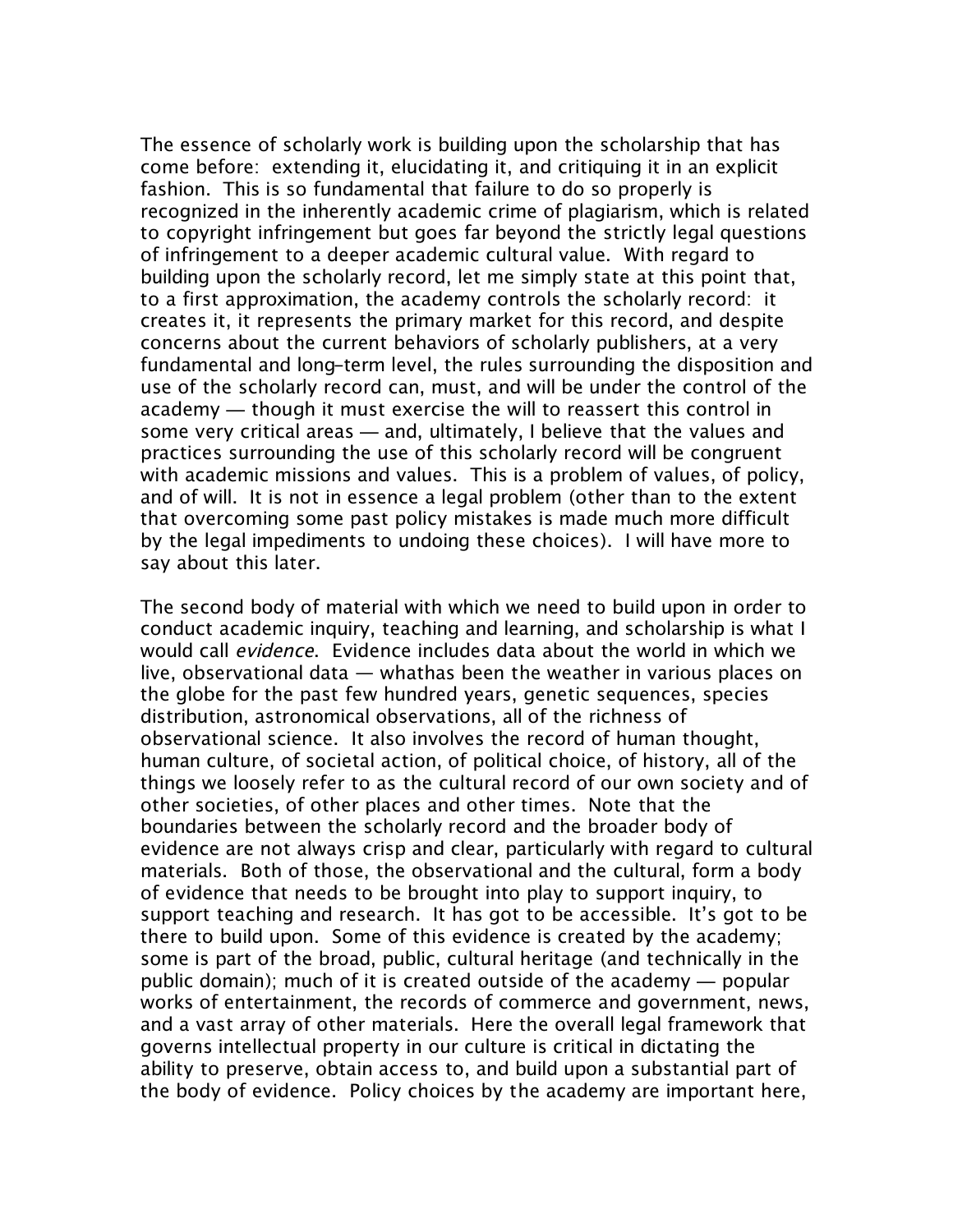but only control the properties of a modest part of this overall body of evidence.

Legal Barriers to Future Scholarship: Copyright and Beyond

Copyright and related intellectual property regimes are increasingly recognized as major barriers to teaching, learning and research especially in the new world of multimedia content, digital scholarship, and extended views of 'building-upon' that I have just described. Over the past 18 months I have been serving as an advisor to a commission that was established by the American Council of Learned Societies (ACLS), with some funding from the Andrew W. Mellon Foundation. This commission is looking at the so-called cyberinfrastructure in the humanities and social sciences. Fundamentally, the commission is exploring the issues involved in advancing and facilitating a set of emerging scholarly practices in the humanities that make much greater use of digital content and advanced information technology. The commission has held hearings all over the country. They have heard and gathered testimony from humanists, from social scientists, from librarians and museum curators, and from the media industries. This testimony is available on the ACLS web site (www.acls.org).

One message that is coming through very clearly, when you look at that body of testimony gathered by the ACLS commission, is that copyright is probably one of the most serious impediments to doing work in the digital humanities and allied social sciences. It's really quite striking how widespread this view is. What's the problem? The problem is that you can't get rights to things. You can't find out who to ask for rights for things. When you can find them and can get them, they are often enormously expensive or they come with such complex restrictions that it's very hard to do anything with the material. And often, as a scholar, you simply cannot obtain rights at all; even if the rights holders can be identified, they are under no obligation to grant rights, or indeed even to respond to your request for permission. I will address this issue further shortly, but I want to recognize here that copyright, narrowly, is not the only problem: issues involved with privacy, with rights to likeness, and similar legal regimes, some of which operate inconsistently from state to state in the US rather than being defined entirely in uniform federal legislation in the way copyright law is primarily defined. Institutional review boards, as they extend their purview from traditional areas like medical clinical trials into foreign territories they claim dominion over because of the involvement of human subjects, such as surveys in the social sciences or the collection of oral histories, are also erecting new barriers.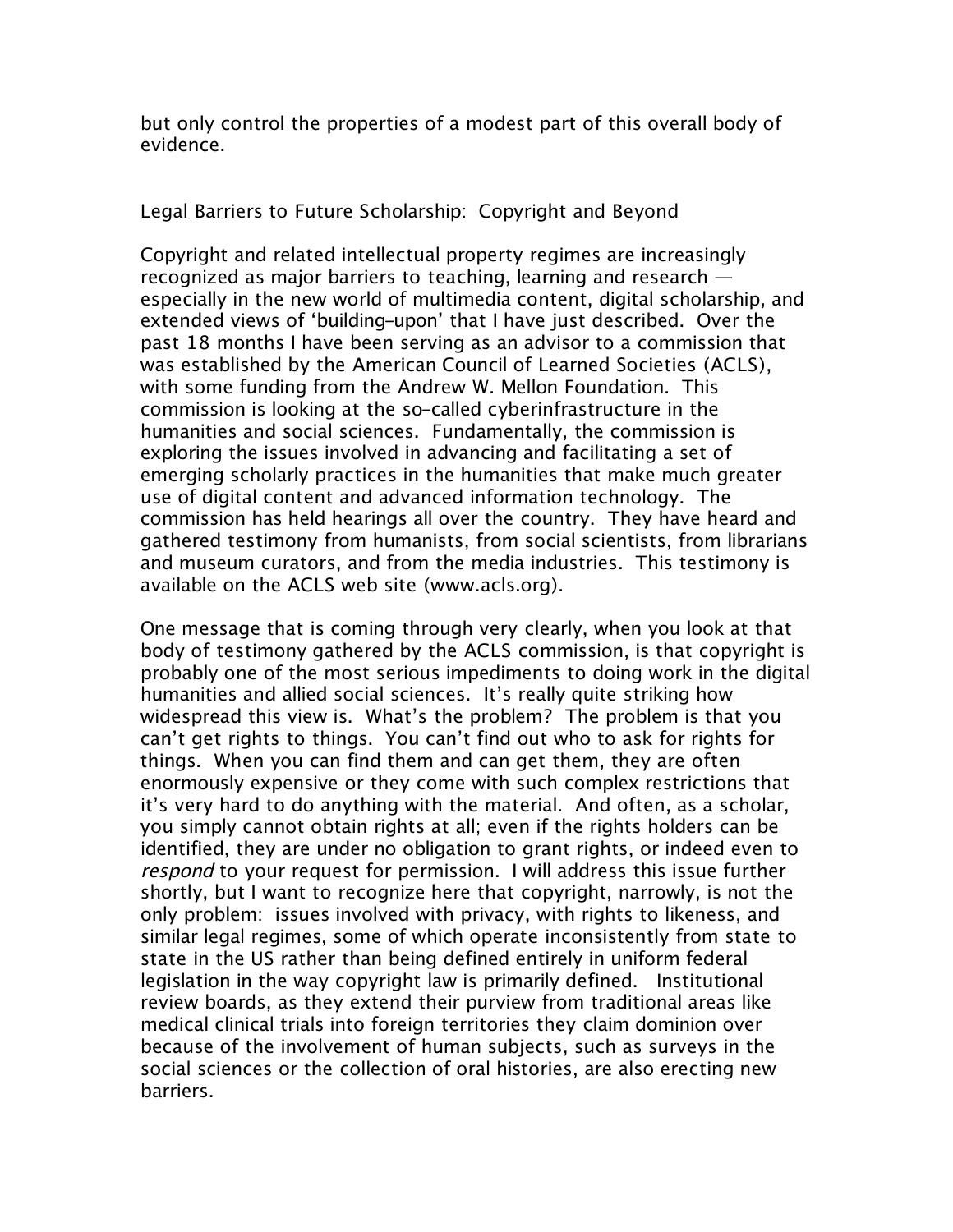In the sciences, the National Academies have published a landmark series of studies over the past decade, including Bits of Power and The Digital Dilemma, which map out the issues with scientific access to evidence and the scholarly record, and the re-use of these materials. Here, again, the barriers to science go beyond copyright.

If you look, for example, at some of the noxious provisions in the Digital Millennium Copyright Act (DMCA), you will see that fundamentally they are not about copyright, they are about establishing some sort of new legal sanctity for digital rights management (DRM) technology irrelevant to the use to which it is being put. Under the DMCA, you can protect uncopyrighted material through technical means, and it's a crime to attempt to circumvent these technical protections. The DMCA has also been used to chill, or attempt to chill, research in numerous areas.

We have, in the US at least, managed up to now to avoid enacting the various database legislation proposals that have repeatedly surfaced in Congress. These proposals would establish new intellectual property rights over compilations of facts, which are not covered under copyright. Some other nations have not been so lucky; consider the notorious European Community database directive and its implementation in various national laws within Europe. These database protection proposals are particularly dangerous in that they provide new ways to privatize and lock up the collections of evidence upon which science, and indeed scholarship, broadly rely (to say nothing of their broader implications for society).

Unlike copyright, these new intellectual property regimes and proposed regimes are so damaging precisely because they are so unbalanced; they lack the safeguards such as the fair use provisions within copyright law. While these are not my primary focus here, it is important to identify them as critical issues for the academy, and to underscore the importance of the academy speaking out publicly about the threats that they represent to academic missions and values.

I will simply note here that patents are a problem all their own, particularly with the emergence of software and business process patents, and the growing capability to use patents to interfere with what would traditionally be thought of as speech and expression in a world where these things are embodied in multimedia, in interactive presentations, and in software. Patents also shift liability and responsibility in ways that are bizarre when approached from a copyright-oriented tradition: you cannot infringe under copyright (or plagiarize) a work that you have never seen, yet under patent law you can be guilty of simply failing to realize that you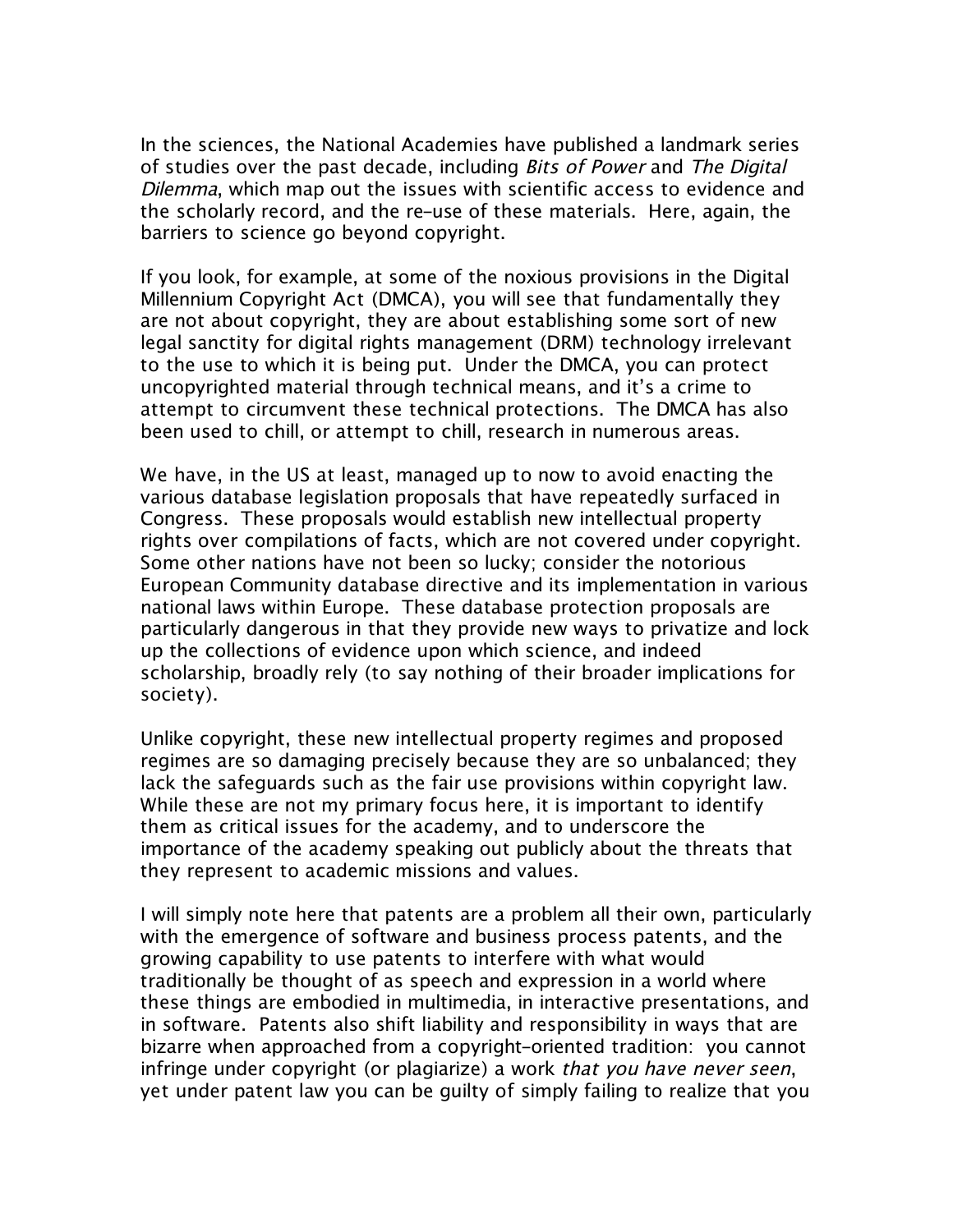are re-inventing something that someone else filed a patent on rather than being the first to invent it. But I will not focus on patents further here.

Copyrighted Materials: The Central Role of Fair Use in Academic Culture and Scholarship

Fair use is a defense against copyright infringement that allows the use of copyrighted materials for certain specific purposes, such as scholarship, criticism, teaching, and parody, under certain specific conditions. The decision about whether fair use applies in a given situation depends on a complex and somewhat subjective calculus of factors.

Fair use is one of the most vital underpinnings of our ability to do scholarship and to do research — it allows the use of copyrighted materials without the need to ask permission, or to pay to obtain such permissions, if they are available under commercial terms. Fair use has recently come under a great deal of pressure from various directions. It has come under pressure in the sense that various rights-holder groups are interpreting fair use very narrowly, suggesting that various activities (some of which are very traditional parts of scholarly practice) are not fair use and aggressively attempting to advance their position by threatening individuals and institutions with lawsuits. Indeed, some rights holders would argue that fair use is an archaic legal doctrine that has no real place, particularly in a digital world.

Fair use also faces threats because it is sometimes misused within the academy, where we find a very strange set of perceptions around fair use. On the one hand, you run into academics who have, shall we say, a naïve notion of fair use; you can find anecdotal evidence of a reasonably widelyheld mythology that characterizes fair use in these terms: "I'm an academic. That means that any use I make it is fair." And that is simply not true.

But, on the other hand, we have some dynamics in the legal precedents around fair use that basically are saying, "use it or lose it," and we are not really using it enough  $-$  we are not actively and proudly pushing those uses that are, in my view, clearly within the purview of fair use, in the academy. We are not defending our rights vigorously enough. We are in a world where academics are being strongly encouraged by a risk-adverse organizational culture to use material *only* when permissions have been explicitly obtained and, where necessary, paid for, rather than living with the uncertainty of being prepared to legitimately argue a fair use defense against a charge of copyright infringement.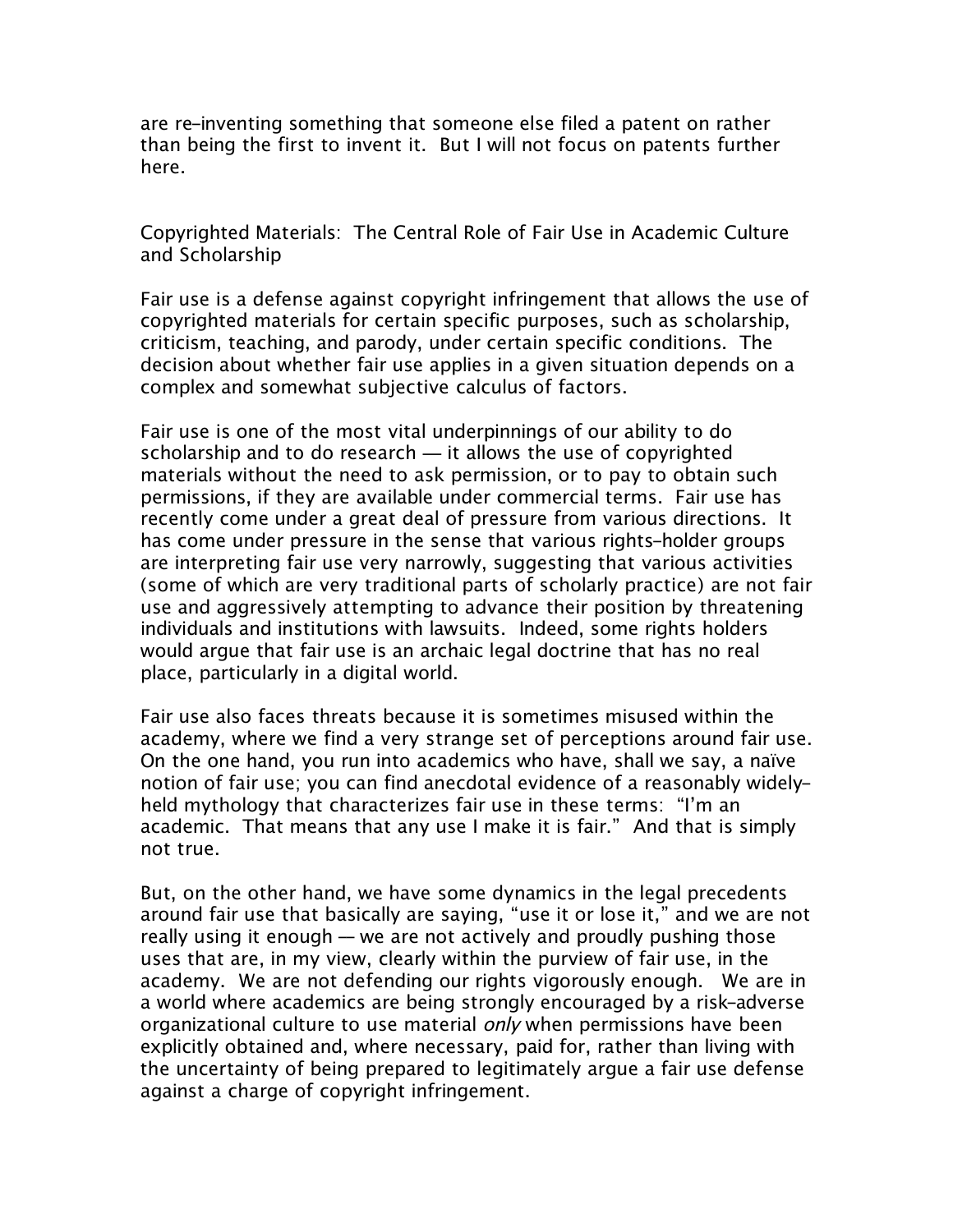The most basic example of this problem: 30 or 40 years ago someone might reuse, for an example in a scholarly work, a paragraph or two, a stanza, a verse, or something out of some other copyrighted work (attributed appropriately) and not worry about it too much. The author (with the concurrence of his or her publisher) would take the position that, in all reasonable judgment, this reuse, this quotation, is fair use. (Of course, the only way to *prove* this was correct was to be sued, and to win the court case.) Somewhere along the line, the practice grew up of writing away for permissions to quote, and then, even beyond the writing away for permissions, having the rights holder say, "Well, we'll charge you a hundred dollars for that permission," and the author agreeing to pay that price. In an ever more litigious world, it was better to pay for certainty than to accept the risk of being challenged. So now we have this whole traffic in permissions and permission payments for uses which, at least to my innocent eyes, look like they fall pretty squarely under fair use. One of the dangers here, of course, is that, if you look at the factors that are considered into deciding whether something is fair use, one of them is about economic impact of the use. If we were back about 30 or 40 years ago, when there was no market in paying for these kind of small quotations, there obviously wasn't much of an economic impact. Now, for better or worse, we've created a market, a documentable revenue stream, which raises the specter of rights holders being able to argue that payment is customary and expected, and what was once a fair use is now having a real negative economic impact on the rights holder.

This move towards a complete permissions-based culture of scholarship is an abomination for many reasons. It represents a huge burden and tax on the productivity and intellectual life of scholars, who are being required to clear permissions both to protect themselves, and as a condition of publication. It chills scholarship by causing scholars to avoid certain topics because they cannot clear permissions (and the issues here are not just economic; permission to quote from a work may not be granted for an analysis that is critical of that work, for example). The drafting of agreements and the exchange of large numbers of small payments create a great deal of overhead and friction in the system of scholarly discourse to little real economic gain. And, of course, it makes a travesty of the fundamental constitutional basis of copyright law in advancing the growth of knowledge.

I think we also need to recognize another aspect of fair use and why the ability to invoke fair use is going to be in the future. If you consider the sort of text-dominated culture, which has characterized most scholarship for centuries, you will realize that for texts, if you can read a text you can probably make a copy of a portion of that text that's good enough to use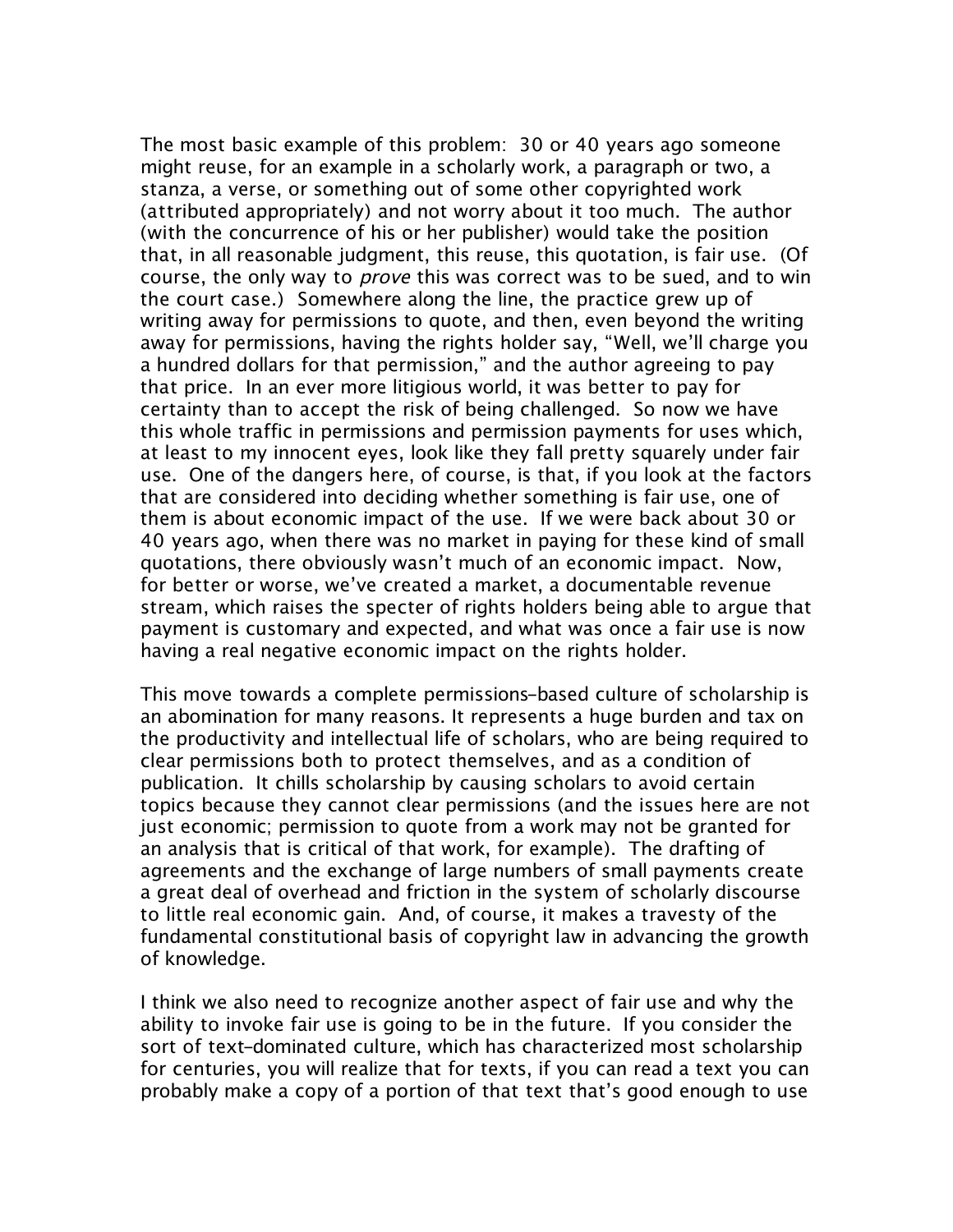as evidence in scholarly discourse — you can read and transcribe by hand if you have to. This is within the capabilities of almost anybody. Virtually any author can do this, and scholars do all the time. You don't *need* to be able to cut and paste; that's just a convenience, an amenity. So, in some sense, being able to read something, being able to view it, which, after all, you have to be able to do if textual material is to be available in any meaningful way, opens up the door for readers to make choices about reuse under fair use; it doesn't make much sense to have content that's locked up so people can't even see it. They certainly won't pay for it if they can't get any access to it.

Bu moving beyond text,we see the situation is very different for images. It surely is not the case for music that listening implies the ability to quote. It surely is not the case with something like a movie that viewing means you can share what you see with others. Very few of us are good enough as artists that we can look at a picture and draw a copy of it without applying a technological aid like a camera that you can ban. Very few of us can really reproduce accurately a bit of a musical performance well enough to talk about it, to share a little segment of it with other people."Quoting" briefly from a film—taking a little clip out of a movie in order to study or critique it  $-$  is not likely to be something you can do by transcription with pencil or paper or by transcribing using your keyboard, so the ability to make fair use in a sense of actually taking bits of multimedia works is very crucial, much more crucial and with a very different character than what has come before in the text-oriented world. For multimedia, technical barriers to reuse constitute real barriers to the choice to invoke fair use. So, that is one of the reasons that I think it is especially important that we nurture fair use, going forward.

A final point: much more is published today, in the sense that it is globally visible through the internet and the worldwide web. While challenges to the fair use of material in scholarly work was once limited to the fairly small segment of scholarship that was formally published in monographs and journals, now theses, dissertations, term papers, class projects, course materials and a vast array of other works that are available on the Internet in digital form are all subject to scrutiny and challenge by rights-holders. So the need for fair use is greater than ever, and questions about permission practices are real, not just in the relatively rare case of the works of "published" scholars, but arise for students as well as faculty in an enormous number of settings. Indeed, we have seen the emergence of computational "trolls" that use search engines to scan the web for documents that quote from copyrighted works or use trademarked phrases and then send frightening letters to the authors of these materials demanding license fees or threatening litigation.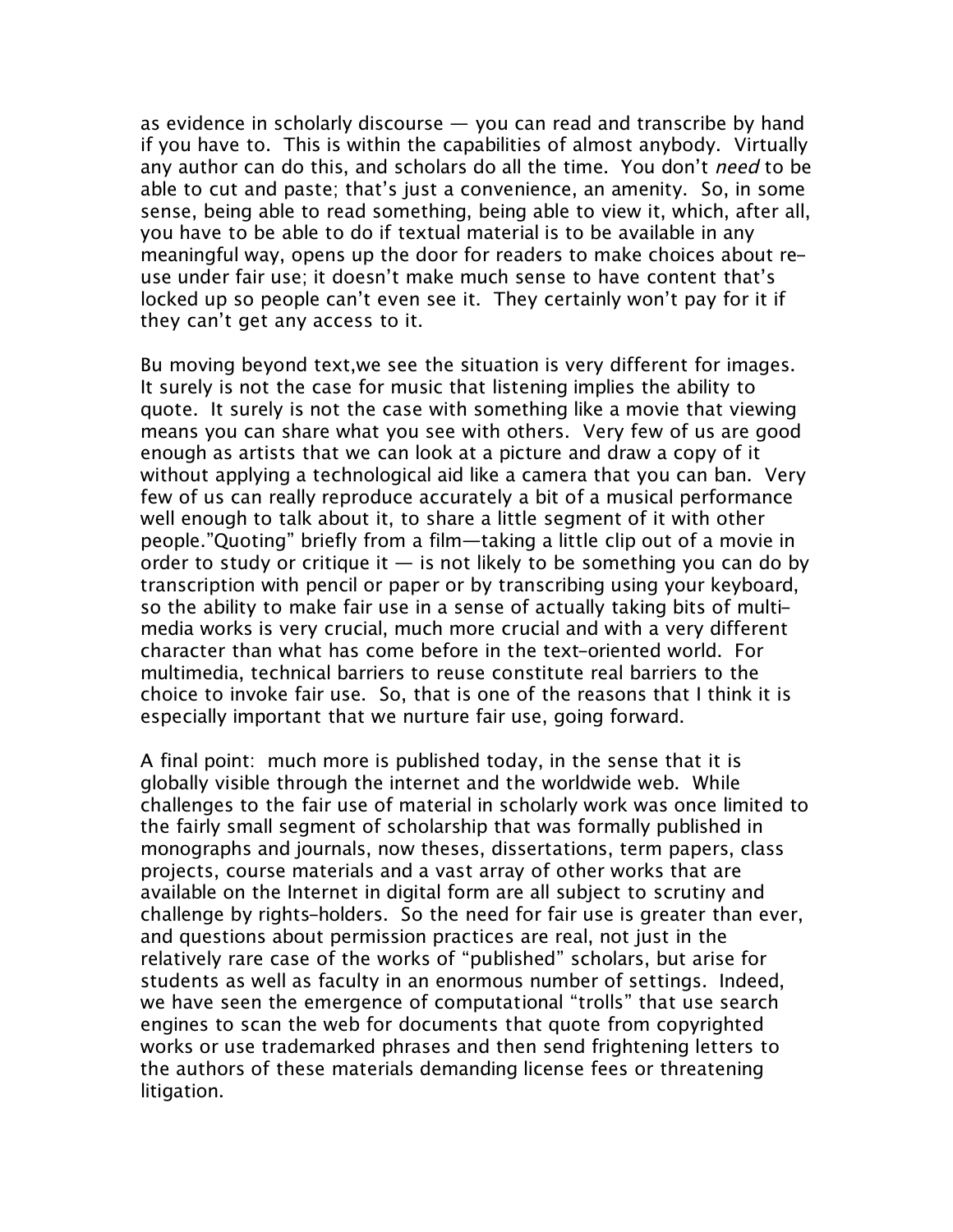We seem to have a disturbingly well-developed culture in our universities that is very risk-adverse about these issues. I don't know quite where it came from, but it's clear when you listen to general counsels that many of them really are taking a very risk-adverse position about the issues having to do with copyright and fair use. I'd invite you to explore, in particular, some of the thinking from James Boyle of Duke University, who is especially articulate, passionate, and clear on the endangered state of fair use in the academy. The argument is that fair use is one of the underpinnings of free speech and free inquiry and that if there are any touchstone academic values, they are around free speech and free inquiry. These values are important enough that our universities have, over the years, stepped up and come to the their defense in other contexts. Boyle makes the compelling argument that one of the things we need to do is help university general counsels to understand the connections here, and why it is important to take principled stances rather than expedient risk-reducing stances about fair use. This is about academic freedom and free speech.

While we certainly need to work to prevent legal diminution of our fair use rights through new legislation or shifting norms, the academy's rights under current copyright fair use provisions are very powerful. But we must make the policy choices to stand up for them.

The Importance of the Public Domain and the Orphan Works Problem

The public domain is a crucial component of the ability to do scholarship. Materials in the public domain are clearly unencumbered and allow the most transformative re-use and building-upon. A large, healthy, vibrant, and continually growing body of public domain works will fuel scholarship, teaching and learning.

I think that one problem that has been observed over and over again about much of the intellectual property legislation activity is that there is a well-organized, wealthy commercial sector that clearly benefits from the extension of the term and scope of copyright and the limitation of exemptions to their rights under copyright. This is a profit stream to them; the more extensive the protection they can get for their properties, the greater and longer-lived the revenue stream will be. So it's clear that plenty of organized groups prepared to speak up in favor of copyright enlargement, in whatever dimensions of time and practice that you want to consider that extension. Who advocates for the interests of the general public, of the consumer, of the cultural memory sector? Fewer people and organizations and a lot less money are speaking up for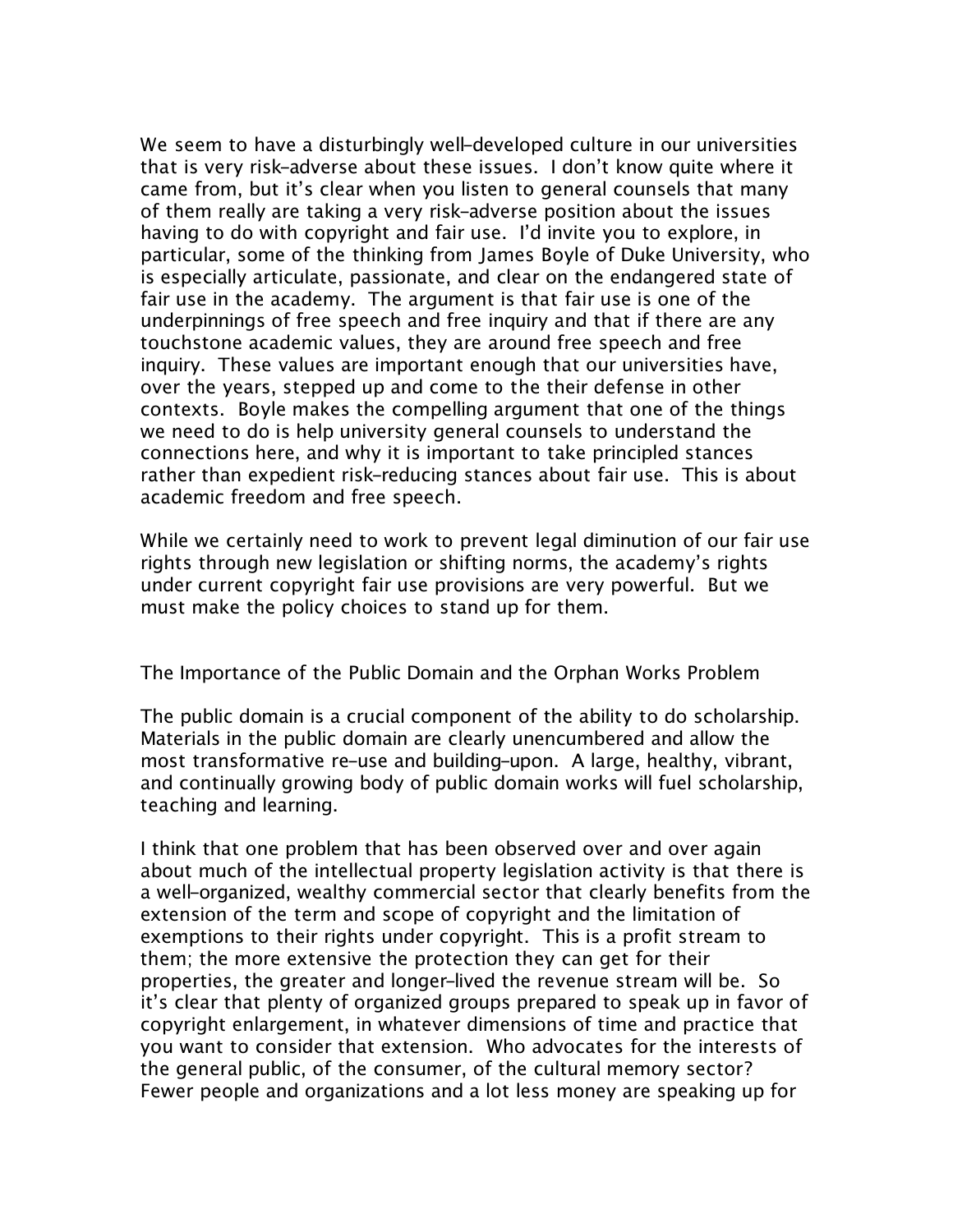the public interest and the public domain, which is so vital in supporting and nurturing the values of scholarship and teaching. Higher education and the cultural memory sector almost by default bear a great deal of this responsibility for advocacy, particularly through institutions like the research libraries. We need to make cogent and compelling  $-$  indeed  $passionate - arguments$  for the importance of scholarship and the facilitation of scholarship, and I think that one of the things that we need to recognize, perhaps unfortunately but certainly realistically, is that a lot of what has happened in the past decade or so has been about maximizing profit for a miniscule number of works. The higher education, library and cultural memory sectorshave taken a stand opposing this on principle, and lost, rather than being pragmatic about what seems politically possible. Legislation extending the protection of these few works – and everything else  $-$  has carried the day. The collateral damage from that has been horrific.

There is no question in my mind that the greatest copyright legislation disaster, in terms of its impact on the general public and on the academy in particular, has been the Sonny Bono Copyright Extension Act. This law extended copyright terms for decades — both prospectively for new works, and also (nonsensically, as I will explain shortly) on a retrospective basis for existing works. It effectively halted the growth of the public domain for two decades. And many people are now expecting that it represents the first step on what will effectively be perpetual copyright, dolled out a few decades at a time — a first step in what will be a cynical legislative circumvention of the constitutional principles underpinning copyright.

The motivation for the Bono Copyright Extension Act, as best as I can determine, was a relatively small number of enormously valuable and profitable properties that were in danger of coming out of copyright protection and entering the public domain — notably, certain works belonging to the Walt Disney Corporation, among others. These corporations felt that the loss of these revenue streams would be intolerable, so they went to Congress and sought relief. Now, the unfortunate thing about this situation is that we are talking about a relative handful of works. If Congress had simply said, "Send us a list of these profitable works and we will pass a special bill for you that entitles you to continue raking in the profits of those works for another twenty years," that would have been, in my view, a disturbing capitulation to these corporations and a poor public policy choice, but what Congress actually did was infinitely worse. What Congress did instead was to extend copyright on *everything currently under copyright and all newly* created works for another twenty years. The retrospective component is particularly difficult to rationalize as anything other than a hand-out: if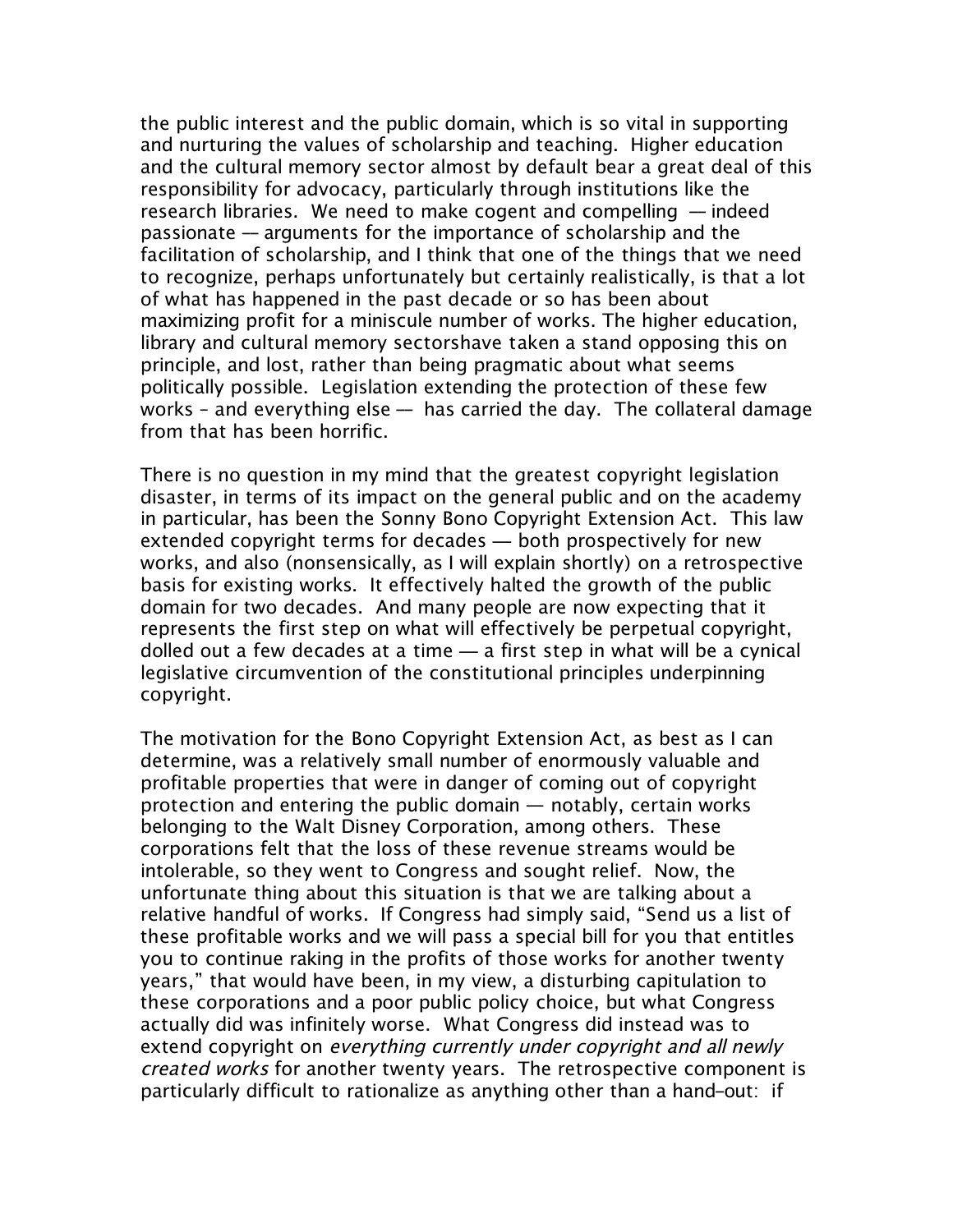one proceeds from the constitutional basis that copyright is a limited term monopoly intended to incentivize creators to produce works and make them available to the public, then clearly retrospective term extension is not going to incentivize creators, particularly dead ones. But the effect of the extension act is that all of the out-of-print books, all of the old photographs, films, bits of music, works that are of some interest to scholars, works that, as they enter the public domain, can be reused and remixed and can foster activities to further scholarship and creativity — all of this got locked up for another twenty years.

Over the past year, Marybeth Peters, the United States Registrar of Copyrights, has called for and received many hundreds of comments on the problem of what she has termed *orphaned works*. We are still struggling for a precise definition of orphaned works, but fundamentally the idea is that these are works — perhaps a book, perhaps a piece of music, perhaps a photograph or a film — that are relatively old, of no real commercial interest, but still under copyright. Typically, for an orphan work you, cannot find, or often even identify, the copyright holder. New copies of the work have long since vanished from the commercial marketplace. Just think about a book that is 50 years out of print; in order to determine who holds the rights, you would have to first find the contract between author and publisher, determine whether the rights reverted to the author or are still held by the publisher, and then, who currently has ownership of those rights — it might be a successor corporation to the publisher, or it might be one of the heirs of the author if he or she is no longer alive. This is a formidable, and prohibitively costly, investigative challenge. Matters are even worse for photographs and films.

The issue that the Copyright Office is trying to grapple with is this: Can we come up with some kind of rational system of allowing the society as a whole, and, specifically, our scholarly and cultural memory organizations, but probably not exclusively those organizations, to be able to reuse, redisseminate and preserve this kind of material in some kind of economically rational way. I urge you to look at the copyright office web site for some of the comments and discussion on this issue: http://www.copyright.gov/orphan/. Now, this is enormously important to those of us concerned with scholarship, teaching, and learning, because so much of this is essential scholarship and essential evidence for future scholarship. The hope is that if it is done right, an orphan works provision will not be terribly controversial. This will be a way of dealing with at least a large number of the works that are not generating any money.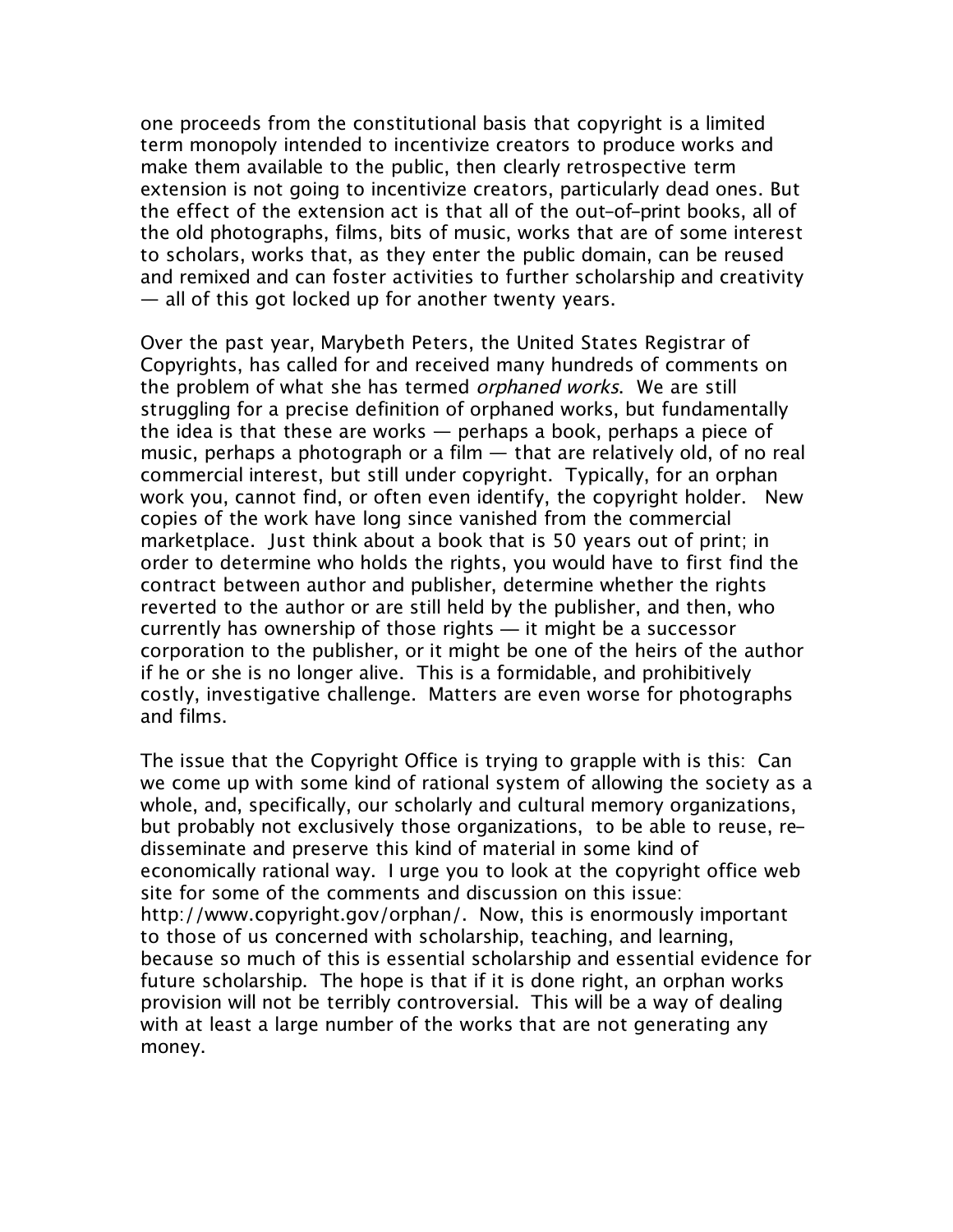One of the most obvious imperatives for the academy is continuing to speak up on a policy basis about the impact of legislation that has passed, and the impact of new legislation under consideration. An enormous coalition of higher education institutions and the societies that serve and support them, ranging from the Association of American Universities (AAU), to the Association of Research Libraries, EDUCAUSE, and many, many others, has been active in those policy debates for the last decades. They need the support of their member institutions and they need their member institutions to continue to work with them on these issues. Of all the many and diverse issues currently on the agenda, I believe that orphan works may be one of the most important. And it may be an area where there is a real possibility of positive progress in the sense that it does not directly set the academy into conflict with very wealthy, politically powerful rights holder interests.

The Mission of the University as a Central Determinant of Policy Choices

There is a very interesting debate that is quietly brewing about the mission of higher education. If you ask people, "What's the mission of your university?" " What's the mission of the academy?" They will usually come out with the time-honored trinity of teaching and learning, research, and public service; sometimes they will use a term such as "public engagement," which is somewhat stronger and more aggressive than public service. Those are the classic missions that are invoked for higher education. But do research and teaching and learning, the creation and transfer of knowledge, as fundamental mission components, imply a mission that also encompasses the dissemination and preservation of scholarship?

I am aware of several European universities now that are stating quite openly and clearly that they believe that their institutional mission includes, explicitly, the dissemination and preservation of knowledge. In the United States, I hear answers that are certainly more varied, and, at least sometimes, much more equivocal; public institutions, as a gross generality, seem more comfortable with this formulation of mission than some private institutions, though one can also point to certain private institutions such as MIT that have taken a great deal of leadership in this area. While some institutions would point to there investments in network-based dissemination of content, to their institutional repositories, to their research libraries, university presses, and university museums as part of their commitment to the preservation and dissemination of scholarship and its underlying base of evidence, others speak about the role of the university in technology transfer, in monetizing discovery, in using the apparatus of scholarly publishing as a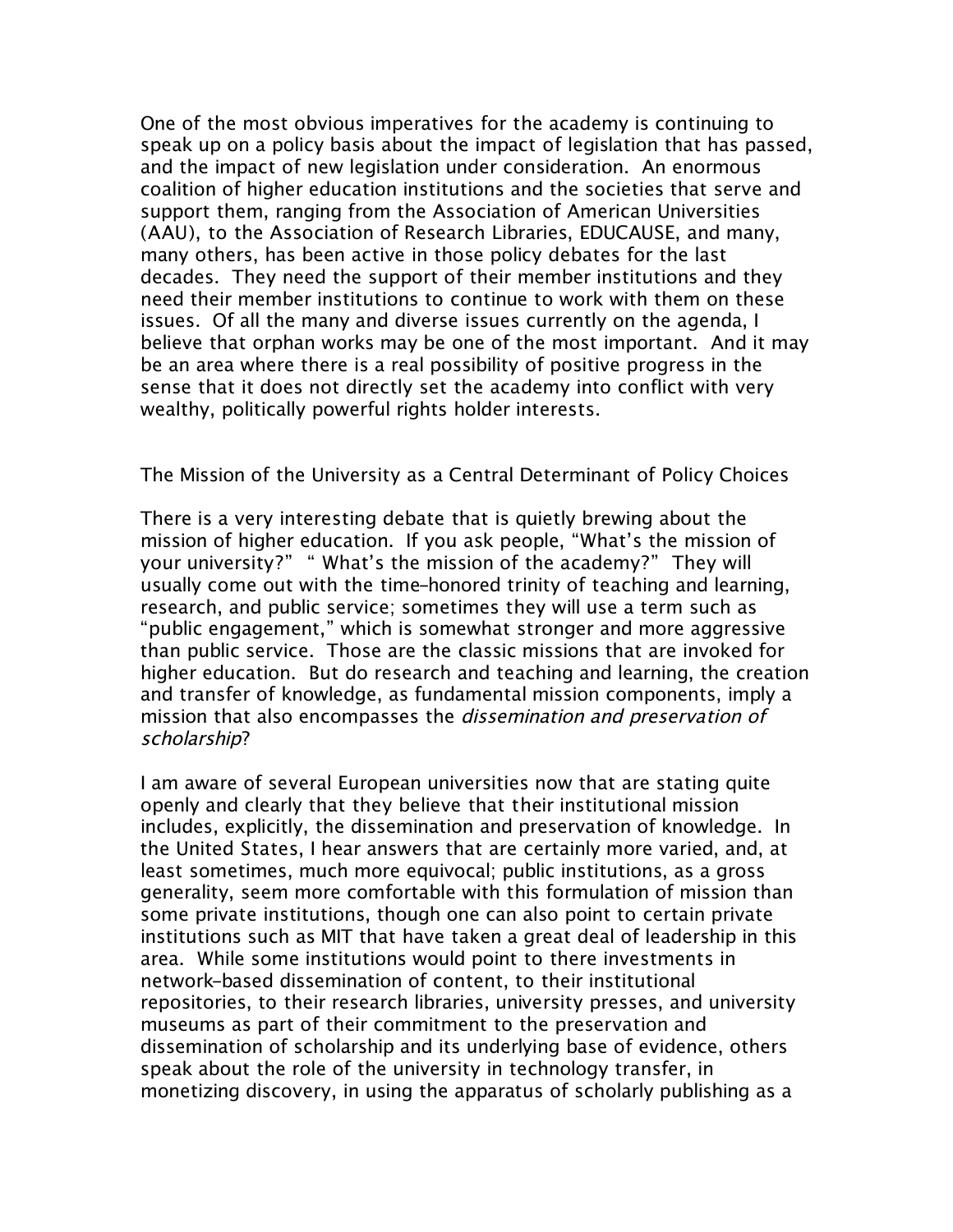way of dissemination (and complaining that they are paying too much to use this apparatus, or not getting enough return from it).

I also want to make one further note here, which is important in shaping the public policies that universities may chose to advocate: the extent to which the mission of universities, primarily embodied in their embedded cultural memory institutions — research libraries, archives, museums, and perhaps public broadcasting units  $-$  encompasses not only the dissemination and preservation of the scholarly record, but also, more broadly, the stewardship and preservation of the overall cultural record as essential evidence to support future scholarship. This is a mission that is typically shared with other, non-university-based cultural memory organizations, most notably public and private museums and national libraries and archives, to some extent through scholarly societies, and scientific and scholarly data archives funded on a national basis through governmental science and scholarly research funding bodies operating at a national and international level; the distribution of responsibility varies greatly from one nation to another, but at least in the United States, as I read the trends, a good deal of the responsibility for these activities is going to fall to higher education institutions by default. To the extent that universities honor and embrace this as part of their fundamental mission, it will certainly shape their advocacy of public policy changes and their intuitional investment strategies.

I think the time has come for every academic institution to revisit and consider thoughtfully these questions of mission. It is perhaps the most fundamental policy choice that a university can make with regard to institutional mission as it relates to scholarly communication and the practice of scholarship. Institutions must be very clear about their positions here, as this will provide a foundation for making a whole series of much more practical choices about policies and culture regarding the scholarly and cultural record. It also provides a foundation of principles for advocacy about legal and public policy issues. Universities and members of the academic community are increasingly vulnerable in their advocacy when they try to simultaneously argue that they should be able to maximize profit streams for intellectual property that they produce and simultaneously, because of the social importance of their missions, they should have special privileges in the ways that they can make use of the intellectual properties of others. The time has come to openly confront and explore the contradictions and compromises implicit in these positions.

Setting The Academy's House In Order: Policy Choices and Academic Values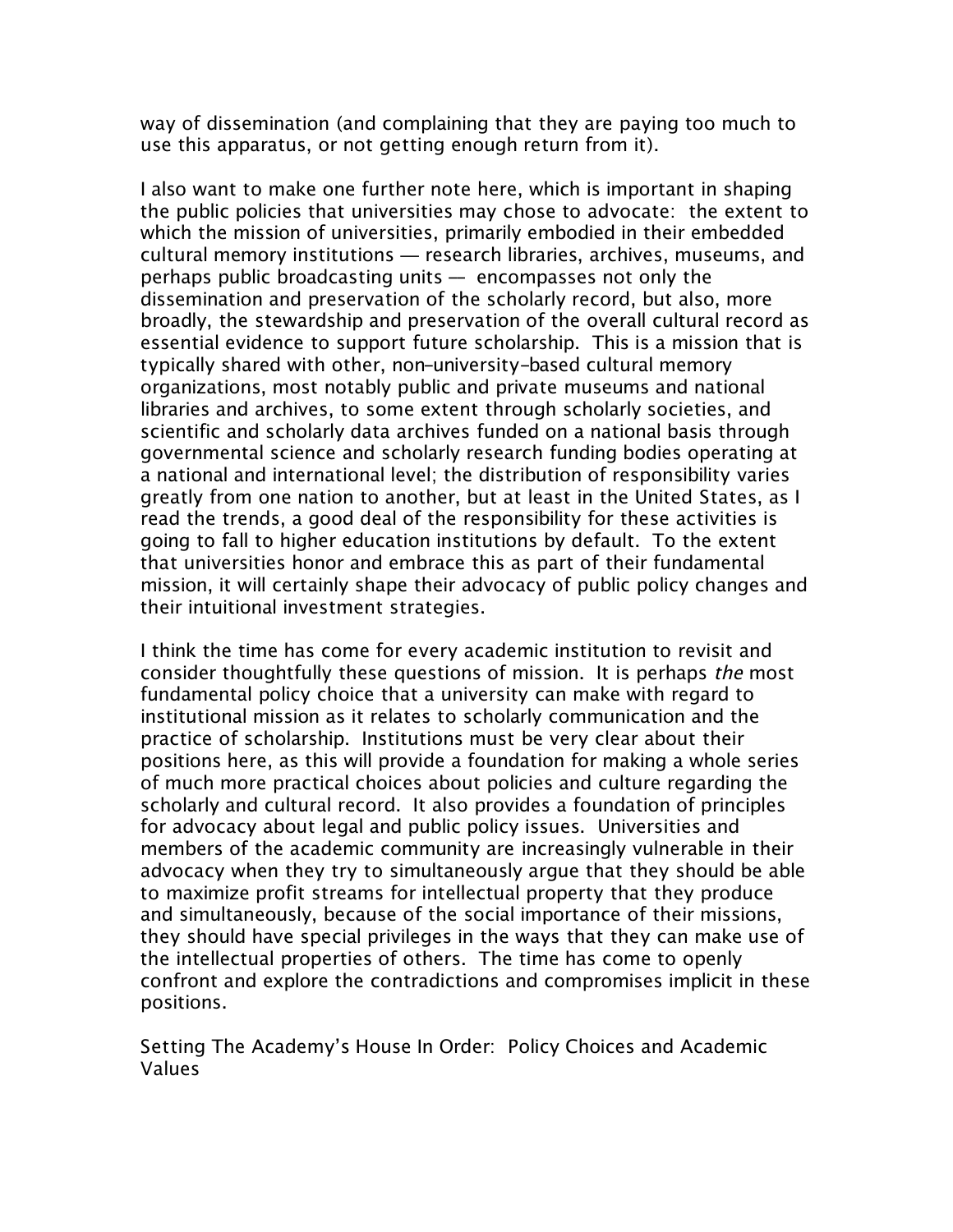In the remainder of this paper I want to turn to strategies which are not so much outward looking and engaged with law and public policy, but inward looking and deal with policy and culture at individual academic institutions and across the academy as a whole. Here, unlike the world of legislation and public policy, which sets the ground rules for the broader society, we find a constrained and protected sphere within which universities can largely make their own choices and control their own destinies, if they have the will, if they have the energy and the commitment to build consensus within this sphere. Law and public policy defines the existence of rights and ownership of these rights, but the choices about how to dispose of these rights, about when to choose to enforce them, are part of academic policy and culture. Appropriate policy choices are critical in shaping the future of academic culture and the enterprise of scholarship.

#### Faculty works

One of the most fundamental questions in shaping tomorrow's academic culture is the way that faculty think about the their own work. It's a commonplace observation that faculty exist in a conflicted, schizophrenic situation where they want to act as aggressive and omnivorous consumers of the works of others, yet at the same time want to exercise tight control over their own works. We are seeing a very healthy debate about this contradiction and conflict.

This discussion began in a series of issued raised by the library community about the unsustainable economics of the scholarly publishing system, and particularly scientific, technical and medical journals; the Association of Research Libraries played a central role in documenting and publicizing these developments. At first, in response to these developments, faculty were encouraged to retain more of their rights to their own works rather than signing them over wholesale to journal publishers. But more recently, the open access movement, developments like Open Courseware at MIT (and later elsewhere) and the Creative Commons program have reshaped the landscape of discourse — the focus now is more about making scholarship *public* under modest constraints, such as appropriate attribution and limitations on commercial re-use without permission.

Today we have reached a watershed where faculty are beginning to explicitly consider the way in which their work — be it journal articles, monographs, or instructional materials — is being made available to the academic community and the broader public. Institutional and disciplinary norms are being re-established around questions like these: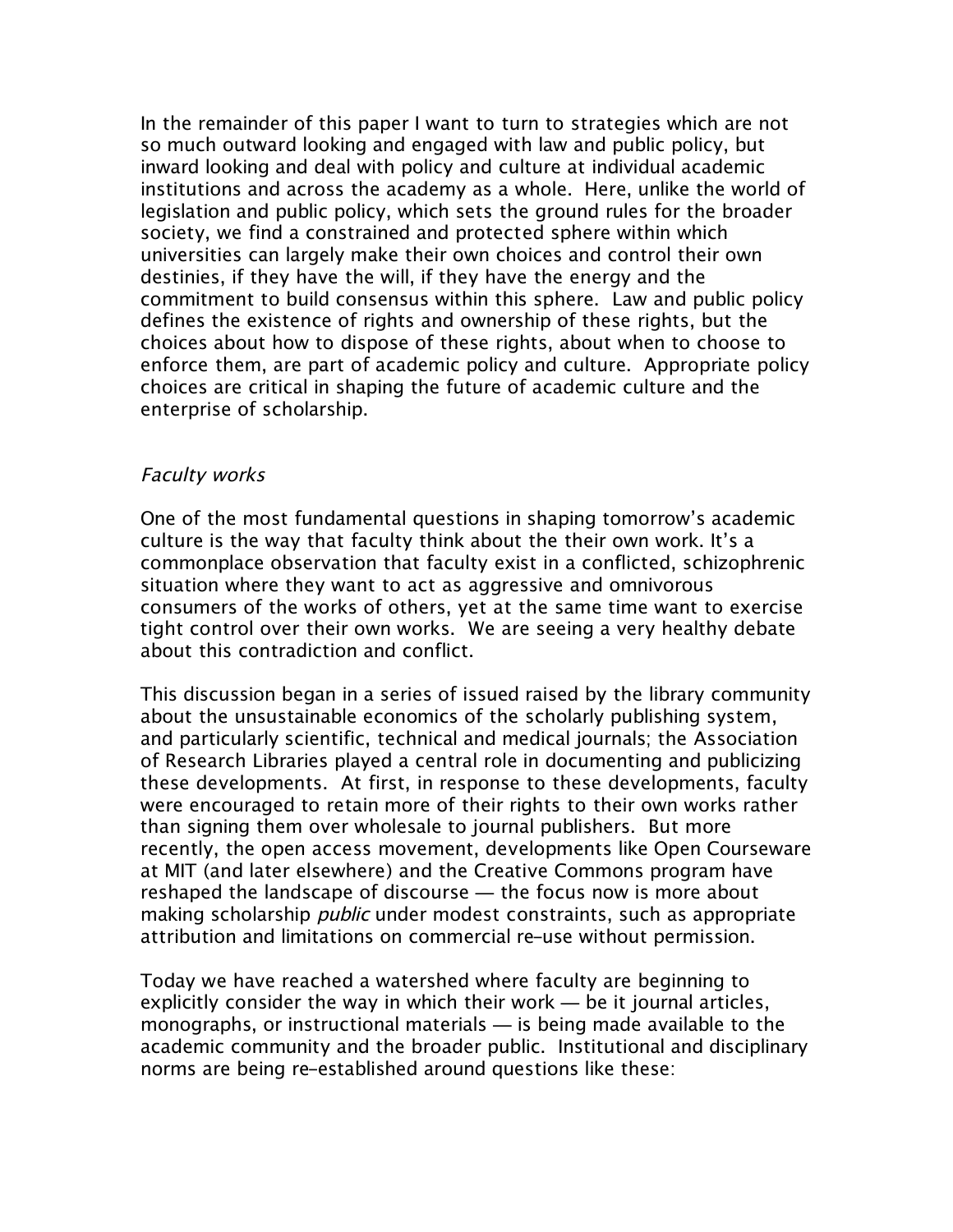- Should faculty work be freely available (with appropriate attribution) for reuse in teaching and research?
- Should there be an obligation to deposit copies of faculty work in institutional or disciplinary repositories to enable public access?
- Should faculty work be published in open-access venues?
- Is the objective of publication commercial gain or outreach to the largest possible audience?

These are questions that people are thinking about now, and talking about now. I think we need to nurture that change in academic culture, and we need to ensure it reaches not just into faculty discussions, but also into questions that students think about and will ultimately take beyond the walls of the university into other segments of their lives. I think that those culture shifts are absolutely critical and I think that the set of issues, not just about respect for intellectual property rights, but about making explicit choices about what one does with one's own intellectual property are among the most critical academic cultural values and questions that we can frame today. It is enormously exciting to see faculty coming together and engaging these issues and, indeed, passing resolutions in the academic senates of our higher education institutions, which really are resolutions about the kind of cultural and academic values they want to see on the campuses. We see this, not just in scholarly work, but also in teaching.

I have not explicitly discussed student works here; the situation surrounding these works is more complex because current policy about the ownership and rights to use the works is often poorly defined at our higher education institutions, in comparison to the status of faculty work. Also, one can think of faculty work in the context of an employment relationship with the institution; linking expectations about student works to conditions of enrollment or graduation involves more complex issues. But the way in which student works are treated by their authors, the way in which they are made available for sharing and for building-upon, needs to be part of any comprehensive debate about the shaping of a campus culture for the coming century. Students will surely be strongly influenced by the examples set by the faculty.

# The Role and Behavior of University Presses

University presses are organizations that scholars, and particularly scholars in the humanities, will claim to play an absolutely crucial role in the system of scholarly communication. Their traditional mission, the reason that they were established, is to create a vehicle for the publication of scholarly works that would not otherwise be published because they aren't commercially viable. ("Commercially viable" is a tricky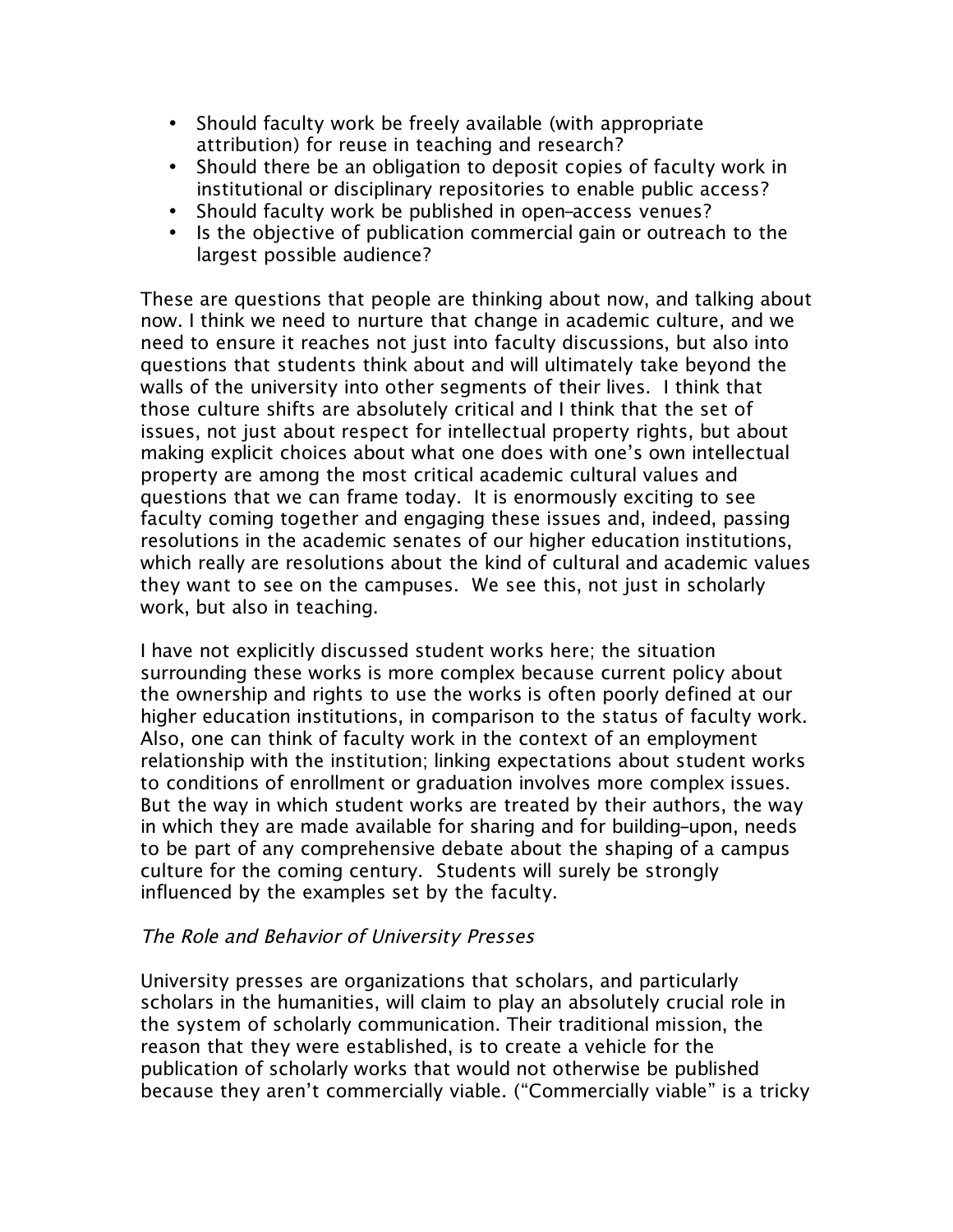term here — it might range from works not providing as good a return on investment as other works that a purely commercial publisher might chose to publish, and hence yield a smaller profit margin, all the way through works that will definitively lose money and thus can only be published if they are subsidized outright.)

University presses are organizations which, frankly, have suffered from contradictory signals over the past few decades. The host universities alternate between complaining that the presses are running deficits and exhorting them to run more like commercial businesses on one hand, and complaining that the presses are publishing overly commercial and popular-market works rather than specialized, small-market scholarly materials mandated by their missions. The presses have also suffered from criticism that they are not doing enough to move into the digital world, that they are becoming increasingly irrelevant, that they are not keeping up with commercial competitors in the scholarly publishing marketplace, while at the same time they have been denied access to sources of capitol that would allow them to make investments to facilitate the movement into digital products.

I have a lot of sympathy for university presses and the abuse they are taking, but I also think that we need to decide whether these presses are going to be instruments of university missions and university policies, or if we are going to spin them off as commercial operations. Right now a number of them are behaving, in my view, in ways that are indistinguishable from commercial entities. They are busy, for example, making life miserable for scholars by indulging in the permissions culture and chasing after the small amounts of money they can capture through charging for these permissions. They are not doing all that they can to maximize access to scholarship, and to ensure the preservation of the part of the scholarly record they have helped to create.

One might reasonably think that a university press, behaving in a way that is consistent with the overall values and mission of the academy, would very seriously think about making and putting into effect the same kind of policies that we see some of our scholarly societies making and reflecting in the copyright statements on every publication that state: "This may be freely reproduced for classroom teaching in non-profit settings or for other non-commercial scholarly work. Feel free to quote reasonable amounts from this for other scholarly work as long as your publisher extends the same courtesy to our authors." We need to, I think, be setting an example in these areas, not having a race to see who can behave most badly.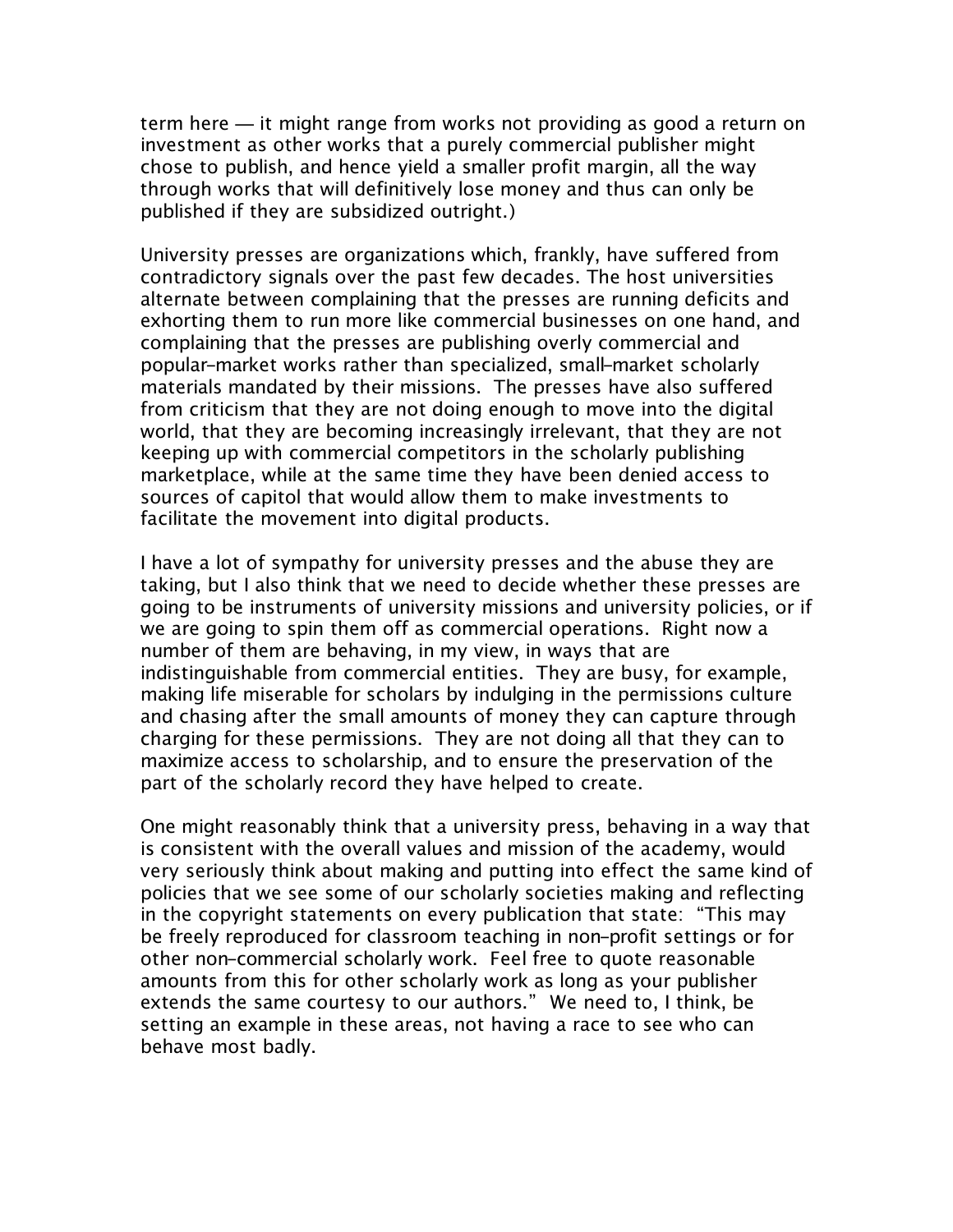Most recently, we saw a group of four universities — Oxford, Harvard, the University of Michigan, and Stanford University (along with the New York Public Library) — enter into agreements with Google to digitize part or all of their library collections. We do not have access to all the details of these agreements, except for the one at the University of Michigan, but based on accounts by the leadership of these libraries, and public statements by these institutions, these agreements with Google are clearly and thoughtfully designed to further the agenda of building up digital resources that will be shared by the participating universities. Among the first to protest these agreements and threaten legal challenges was the American Association of University Presses. All four of the higher education institutions participating in the Google program have major university presses. This is a stunning example of the kinds of policy disconnects that we currently face between university presses and their host universities, and it underscores the need to resolve the role of university presses within the academy.

### Scholarly Societies

Scholarly and professional societies provide another important case study of the need to either take responsibility for the policies of organizations that might reasonably be considered to be instrumentalities of the academy and to ensure that these policies are consistent with the overall goals of the academy, or to reposition and reconceptualize these organizations as outside the sphere of the academy — to treat them as something akin to commercial players in the overall scholarly publishing system. Again, part of the question here is whether to take continued responsibility for the support and financial health of these scholarly societies as part of the price of demanding and ensuring policy congruence.

Once again, as with university presses, there is enormous diversity. There are scholarly societies that have shown truly visionary leadership in not just what can be done with digital technology, but in supporting and ensuring that their material is readily available for teaching and research purposes. There are others, though, that, frankly, seem to be behaving, much more like commercial publishers. To cite just one recentexample, we have the spectacle of the American Chemical Society opposing the development of a public access database (PubChem) by the U.S. National Institutes of Health, which seems clearly to support the interests of researchers. We also have several scholarly societies taking the position that publicly accessible electronic theses and dissertations produced at our universities represent prior publication and thus disqualify the authors of these theses and dissertations from publishing their research in the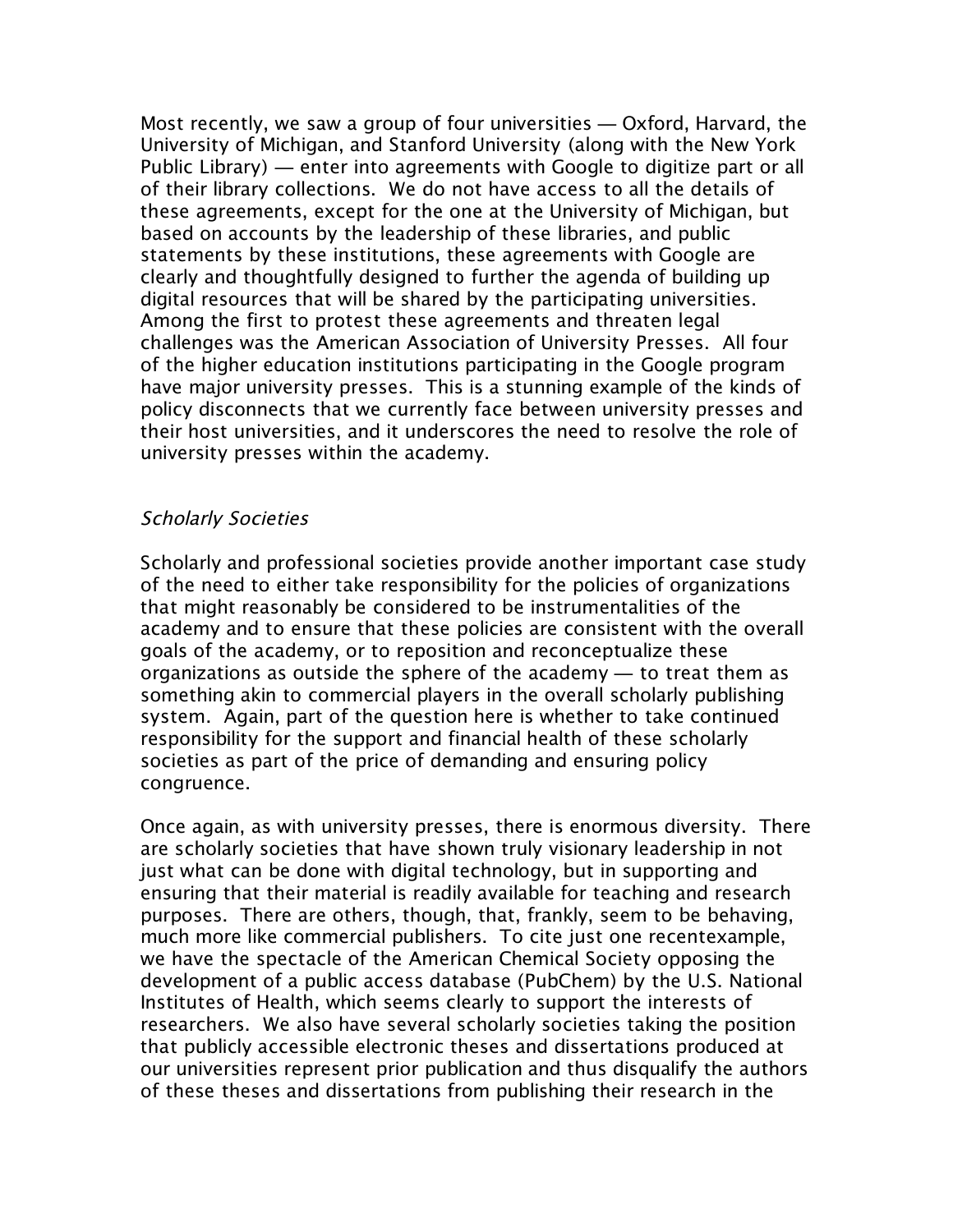journals of the societies in question. These are serious policy disconnects which raise questions about the extent to which the academy should support the societies in question, and the relationship between these societies and the academy as a whole. They raise questions about how faculty should relate to these professional societies as trustees, as authors, as editors, and as referees.

In the case of scholarly societies, we also have some really interesting financial issues. I will give you just one example: Many scholarly societies view part of their mission, and legitimately so, as not just as facilitating scholarly communication by publishing, but also as advancing advocacy for their discipline, advocacy for research funding for their discipline, public outreach, and education about their discipline. They address pipeline issues, trying to do things to ensure, for example, that high school students get interested in careers in biology or astronomy or whatever the subject is. These are all meritorious activities. But right now we are seeing some evidence that these activities are being crosssubsidized from library budgets which are intended to support the dissemination and preservation of scholarship. And it's not clear, at least to me, that that's the right framework for funding these generally meritorious activities. So I think we need to think carefully about what our scholarly societies are doing, how their activities reflect the values around copyright and intellectual property of the academy and how the necessary funding stream is going to reach them if they are going to continue to support these values.

# The Role and Policies of Cultural Memory Organizations within Universities

A wealth of cultural memory organizations are embedded within our universities: museums (some large campuses have dozens of these); archives; libraries; public broadcasting units with rich archives; herbaria and botanical collections; and other organizations. All of these groups are sitting on enormous masses of academically significant content, which is either out of copyright or to which the institution holds the rights. They have some interesting choices to make as they digitize this material. Arguably, what these cultural memory organizations need to be doing, as rapidly as funding permits, is to digitize this material and make it very broadly available on the net for building-upon, marking it as out of copyright or attaching broad standardized use permissions such as those developed by the Creative Commons. There are many reasons for this: to make the materials more widely available, to advance scholarship, and to protect the material from unnecessary physical ware and even to provide some level of insurance against physical disasters. Many institutions are in fact doing just this.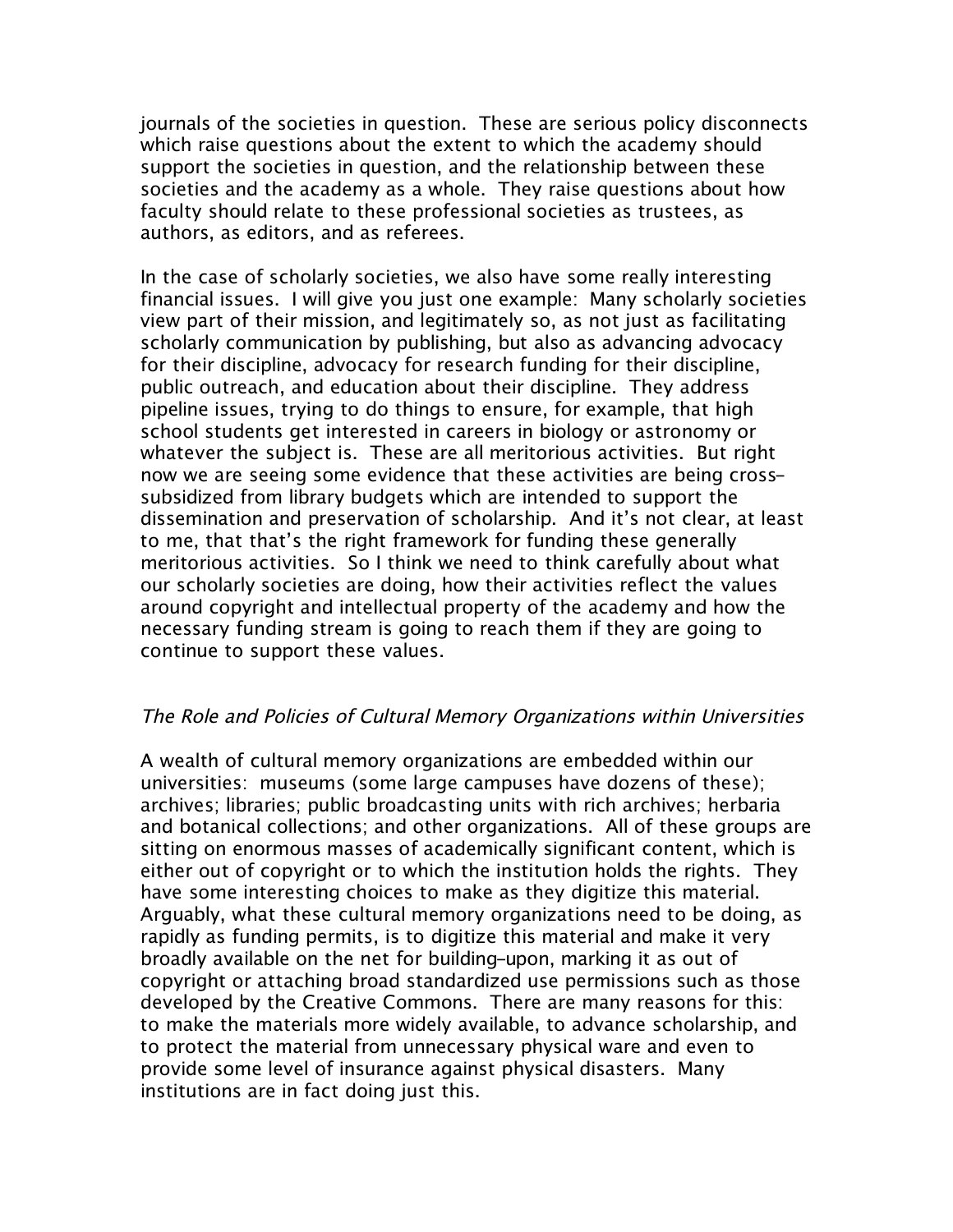Unfortunately, one of the things that happened in the broader museum communities (not just, and not primarily, university museums) in the early 1990's as part of the run up to the great "dot com" bubble and burst, was that various entrepreneurs made the rounds of the museum directors whispering that, "In a digital world, if you licensed all of your stuff to us, preferably exclusively, we can monetize your collection. We'll fund the digitization, or at least help, and we can take care of getting it done if you don't want to manage it in-house. We can provide your museum with revenue streams beyond your wildest dreams of avarice. It will be great. You can expand. You can buy more stuff. You can do all the things that you can't afford to do today." And some organizations signed these agreements. Others did not. But even the ones that did not got very cautious about opening up their materials for public access on the net because there was the perception that, if you put your material up digitally and opened it up, you are writing off a huge revenue stream. Now, to the best of my knowledge, this huge revenue stream has not materialized; tens or hundreds of thousands of people simply aren't going to license the right to browse images from your collection on the web for \$30/person/month for eternity; scholarly authors aren't going to license these images for inclusion in their monographs in vast numbers at \$1000 per image (and they shouldn't have to!). And I don't think it's going to show up for most archives, and for most library special collections, and for most museums. Yes, there are some small modest revenue streams that you are going to miss, some royalties from mouse pads, posters and t-shirts, perhaps, and even here for the materials that are still under copyright, it's possible to attach license terms that entitle the institution to a cut of these kinds of revenue streams.

The loss of the revenue stream is usually going to be insignificant when weighted against the contribution to advancing academy's mission that will be made as these digital resources become available to the academy and to the public at large. And the cost of collecting the revenue stream, in terms of friction and barriers in the system of scholarship and scholarly communication is very large, just as it is with the permissions culture discussed earlier.

One person that has been wonderfully articulate on this recently is Ken Hamma, from the J. Paul Getty Museum, who did a lovely talk on this issue at the Spring 2005 CNI meeting, specifically about museums; an excellent paper of his on this topic appears in the November 2005 issue of D-Lib Magazine.

The situation varies from one type of cultural memory organization to another: probably libraries have the strongest bias towards providing the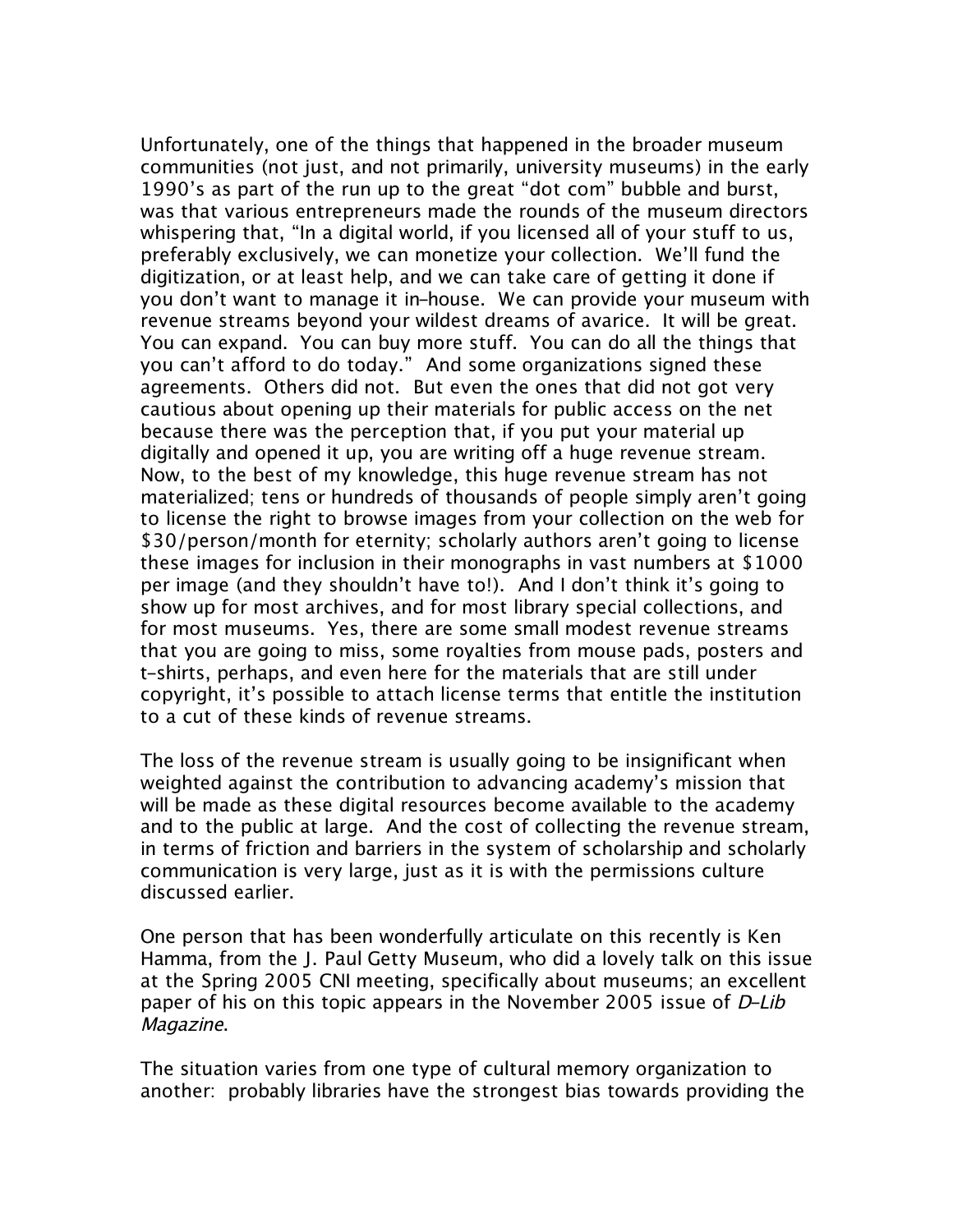broadest possible access to their digital content, and the best resource base for creating digital resources; museums are more cautious; many of the other players are resource-starved. For public broadcasting, this is really a new idea: it historically hasn't been technically feasible to open up their archives the way it is becoming today.

In terms of institutional policy, the first priority is to make sure that each embedded cultural memory organization understands the broad policy goals of their parent institution — particularly in terms of facilitating scholarship, teaching and learning and scholarly communication. Cultural memory organizations need to understand how they can contribute to these goals by setting the right policies and making the right investments. Their parent institutions, in turn, need to think through how to ensure that these cultural memory organizations get enough resources, and enough support from other units within the university (particularly on technical and infrastructure issues) to take advantage of the opportunities. And, perhaps more contentiously, they need to carefully consider how much autonomy they are willing to give these embedded organizations to chose behaviors, policies, and investments that actually run counter to the overarching policy goals of the university as a whole.

# Technology Transfer and Licensing Policies

A final area that I want to discuss very briefly is university technology transfer operations (sometimes called technology licensing operations). While these operations typically deal with inventions that are protected by patents rather than copyrights, they deserve mention in this discussion because of the implied policy position that they suggest by their existence and their activities. This position requires scrutiny and careful thought.

Now, tech transfer operations became very fashionable in the 1980's following passage of the Bayh-Dole legislation; they were established to ensure that inventions developed by faculty got patented, and that an effort was then made to license those patents to industry in such a way as to maximize the revenue stream back to the university (which is typically shared with the faculty inventors). The result was that universities established offices with people who basically wandered around the university looking for stuff to patent and for entrepreneurial faculty; this then extended to trying to persuade faculty to look at their work through the lenses of patentable discoveries and entrepreneurship. There are a few cases where universities have really won big on this, and have enjoyed hundreds of millions of dollars of revenue stream from a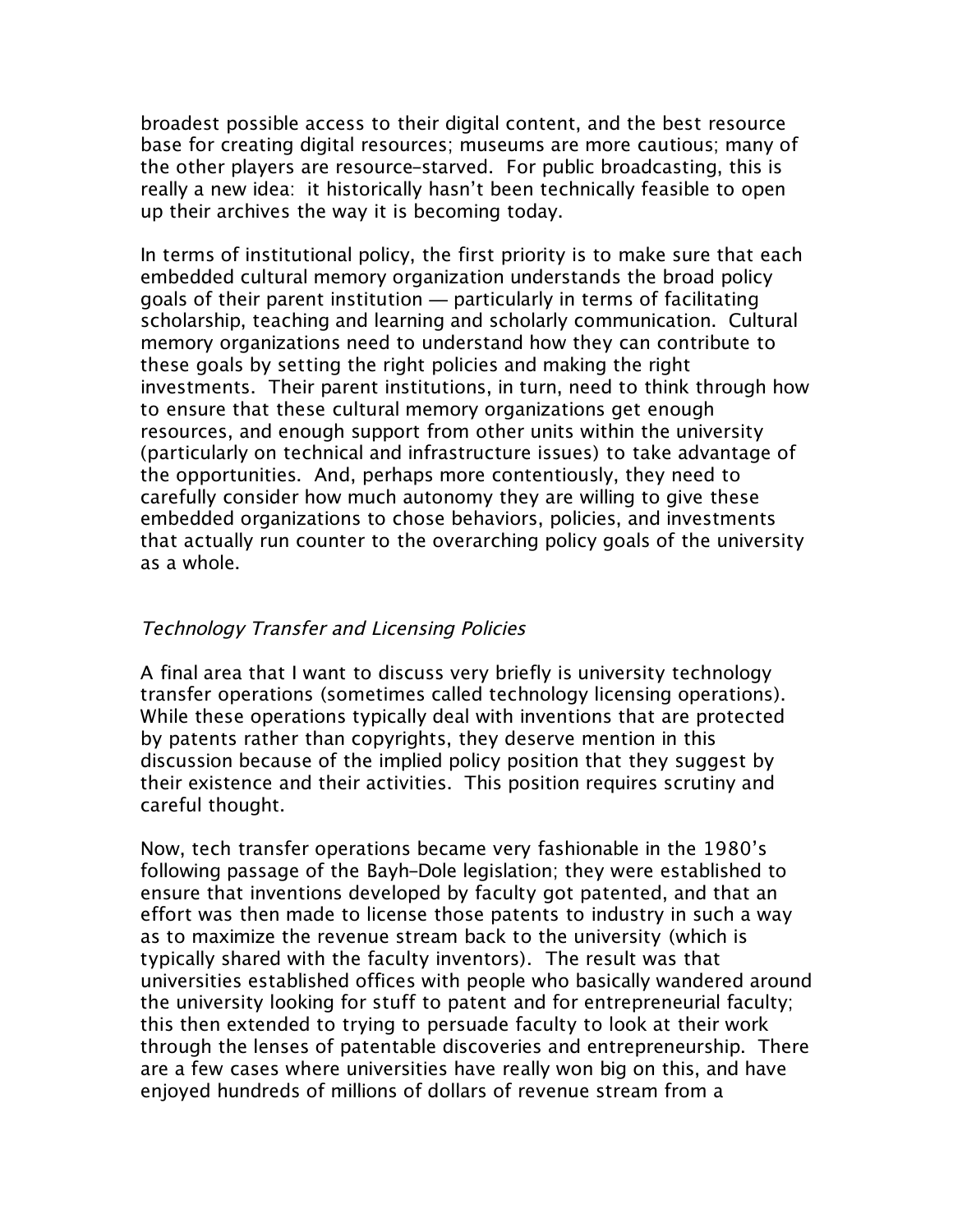discovery or cluster of discoveries. A lot of the big successes have been around biotechnology related areas. But for each winner, it seems, there may be quite a few losers. In January 2005, the U.S. National Academies, in partnership with the Organisation for Economic Co-operation and Development (OECD), hosted a conference on the knowledge economy, at which several scholars suggested that only a very small number of the technology transfer offices in place in higher education in the U.S. are even covering their own overhead. Part of the problem is that current experience suggests a jackpot effect in the economics of technology licensing, and the jackpot is large enough to really make a difference. But looking too hard for the long-shot jackpot, creating barriers to the dissemination of knowledge and unhealthy changes to the academic culture in order to obtain more opportunities to play for the jackpot, can be much worse than not winning the jackpot. The issue is one of balance.

Computer science is a discipline where I think we have seen some fascinating conflicts between the tech transfer organizations, whose mission is to generate cash for the university, and computer science faculty, who are interested in getting their work used, recognized, and built-upon, as well as cash (which they often have other ways of getting, through consulting or participation in start-up companies). As not just freely available software, but fully open source software, has increasingly become the standard model of distributing research software widely and to building communities of interest around such software, we have seen a clear collision of values. To the credit of the academy, my impression is that the values and preferences of the computer science faculty have generally triumphed.

Another way to think about technology transfer offices is to recognize that there is indeed nothing inherently wrong with them, and that they can help advance several useful goals: providing income streams to the university, and helping to build the economy by transferring university knowledge into the commercial sector. The potential problems that arise, in my view, is that they can tie up patents and other works in ways that impede research and teaching, that impede the dissemination of knowledge, and that give rise to a culture of ownership, secrecy, and greed. Perhaps what we need to do is counter-balance the technology transfer operations on our campuses with new offices of knowledge dissemination, which argue that patents be filed only when it makes sense to do so defensively and, if so, then dedicated to the public domain, or at least made freely available for any research or educational use; that advocates non-exclusive terms and standing research exemptions when licenses for university patents are issued; and that generally promotes a culture of sharing and circles of gifts, at least within the research and